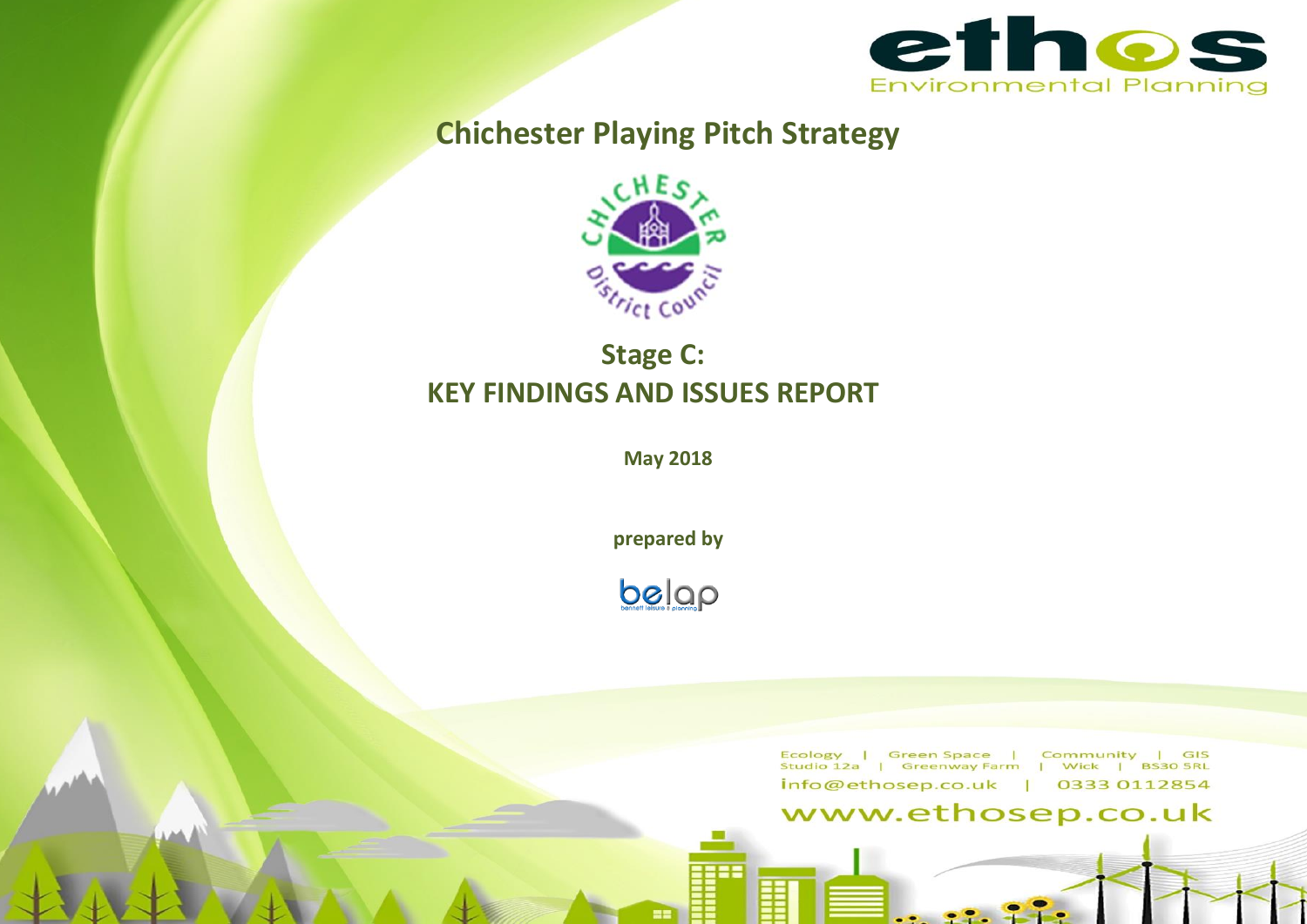# **CONTENTS**

|                |                                   | Page      |
|----------------|-----------------------------------|-----------|
|                |                                   |           |
|                | Context                           | $2 - 4$   |
| 2              | Key Findings and Issues: Football | $5 - 13$  |
| $\overline{3}$ | Key Findings and Issues: Cricket  | $14 - 18$ |
| 4              | Key Findings and Issues: Rugby    | 19-21     |
| 5              | Key Findings and Issues: Hockey   | $22 - 24$ |
| 6              | <b>General Themes</b>             | $25 - 26$ |
|                | Schedule of Sites                 | 27-34     |

## *Full set of documents comprise:*

- Chichester PPS Stage B Appendix 1E
- Final May 2018 Chichester PPS Stage C Needs Assessment
- Final May 2018 Chichester PPS Stage C Key Findings and Issues Report (this document)

## *Plus Final Strategy documents:*

- Final Strategy Chichester PPS May 2018
- Final Action Plans Section 6 Chichester PPS May 2018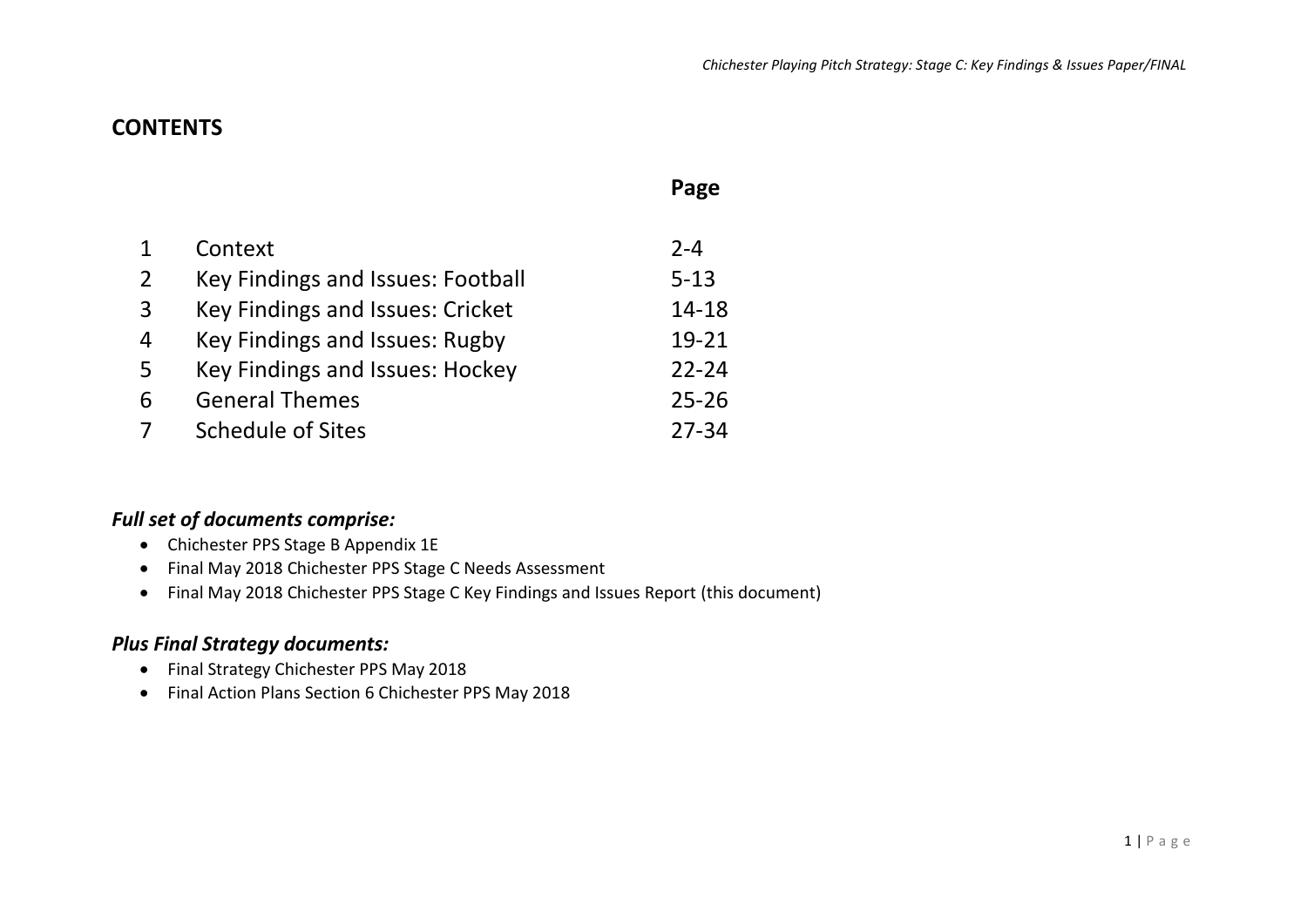## **1 CONTEXT**

- 1.1 This Playing Pitch Strategy is being prepared as part of the Open Space, Sports Facility and Recreation Strategy commissioned by Chichester District Council to support the Council's current review of its adopted Local Plan.
- 1.2 The previous Playing Pitch Strategy was published in 2004, and covered football, hockey, rugby and cricket. Due to the age of this strategy, and in light of new guidance, a new strategy is being developed in line with the principles identified in Sport England's revised Playing Pitch Strategy Guidance (October 2013) and will:
	- provide a baseline for current and future supply and demand assessments, and also set out a vision with a strategic approach to pitch sport provision in the area in the short, medium and long term to 2036.
	- inform where future resources should be focussed. It should help to implement the revised Local Plan and
	- ensure that proposed provision of sports pitch facilities will meet future demand and reflect sustainable development objectives.
- 1.3 The Chichester Local Plan 2014 2029 was adopted in July 2014. The Playing Pitch Strategy will look forward until 2036 in line with the Local Plan and the current Review which extends the timeframe to 2036. It does not include that part of the District within the South Downs National Park Authority, who will produce its own local plan.
- 1.4 According to the ONS 2014-based Sub National Population Projections Chichester District's total population was 118,200 in May 2016. The district covers an area of almost 800 km2 and is the largest of the seven districts and boroughs within West Sussex. The District stretches from the south coast to the southern border of Surrey and East Hampshire in the north; and from South Hampshire in the west to Arun and Horsham in the east. A large part (544 km2 ) of the north of the District forms part of the South Downs National Park.
- 1.5 The Strategy covers the same area as the Local Plan the 'Study area' (covering 34 parishes) and, in line with the Local Plan, uses these sub areas to structure the findings on the supply of pitches:
	- The East-West Corridor (Chichester city, east of the city, west of the city)
	- The Manhood Peninsula; and
	- The North of the Plan Area (the north east of the District and Hammer/Camelsdale).
- 1.7 This Key Findings and Issues document summarises the main points to arise from the more detailed Draft Needs Assessment (see accompanying document). It comprises Stage C of the Methodology: 'Assess the supply and information and views' which in turn draws on the supply and demand data collected as part of Stage B of the Playing Pitch methodology (see Stage B: Chichester PPS Appendix 1E).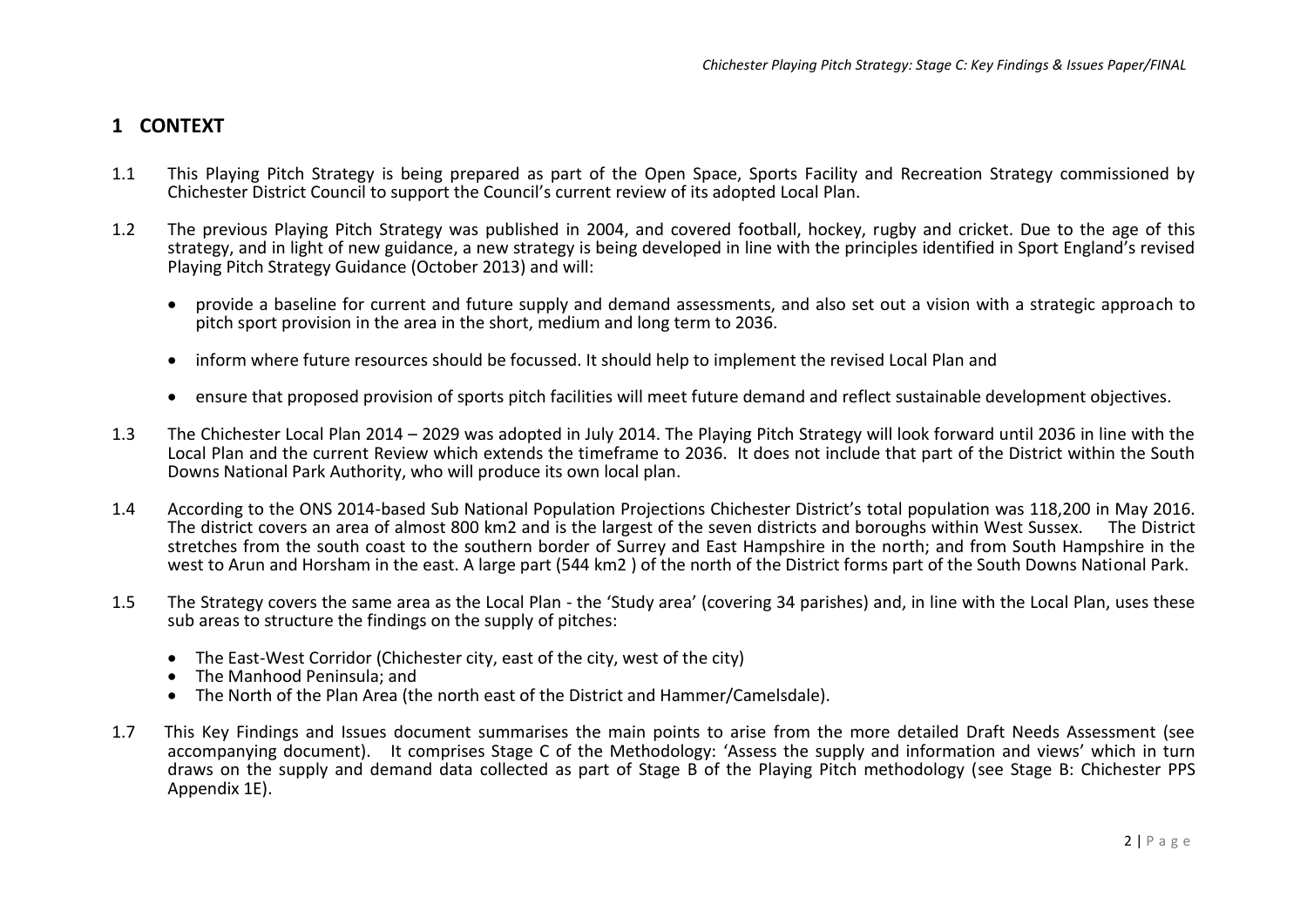- 1.8 This document is structured to reflect Sport England's guidance for reporting on Stage C i.e.
	- A What are the main characteristics of the current supply of, and demand for, provision?
	- B Is accessible provision of sufficient quality and appropriately maintained?
	- C Is there enough accessible community use provision to meet current demand?
	- D What are the main characteristics of the future demand for and supply of provision?
	- E Is there enough accessible and secured community use provision to meet future demand?
- 1.9 Once Stage C has been completed the process moves in to Stage D: Develop the Strategy and Stage E: Deliver the strategy and keep it robust and up to date. The current timetable is to produce a Final Strategy by the end of March 2018.

#### **Planning Context: Population and Participation**

#### *Population growth*

1.10 From an analysis of ONS population projections for Chichester, the key points are:

- Whilst the overall population of Chichester Study area is expected to increase by 11654 (13.6%) in the next 20 years, the number of people in the overall 'active participation' age group (5-69) is also projected to increase, but at a lower rate (ie by 1840 or 2.8%).
- The age groups within the 'active participation' group that are projected to see the greatest increase in numbers in the period to 2036 are the 10-19 years age group (youth/junior pitch sports) and the 20-34 years age group (traditionally the age bands of most adult, pitch sport participants).
- The age group predicted to see a decline in numbers in the period to 2036 is the 46-54 years age group (adult and vets pitch sports).
- 1.11 The main focus of new development across the Local Plan period and to 2036, is the east-west corridor between Southbourne and Tangmere; especially around Chichester city itself. New sustainable neighbourhoods are already taking shape at Graylingwell Park and Roussillon Park in the city.
- 1.12 There will also be new neighbourhoods to the west of Chichester city and at Shopwyke, and expansion of Tangmere, Westhampnett (including land north east of the city) and Southbourne. More limited new development is proposed for the Manhood Peninsula, at Selsey, East Wittering/Bracklesham and Hunston/North Mundham. East Wittering/Bracklesham, Selsey, Southbourne and Tangmere are designated as settlement hubs, below the premier location of Chichester.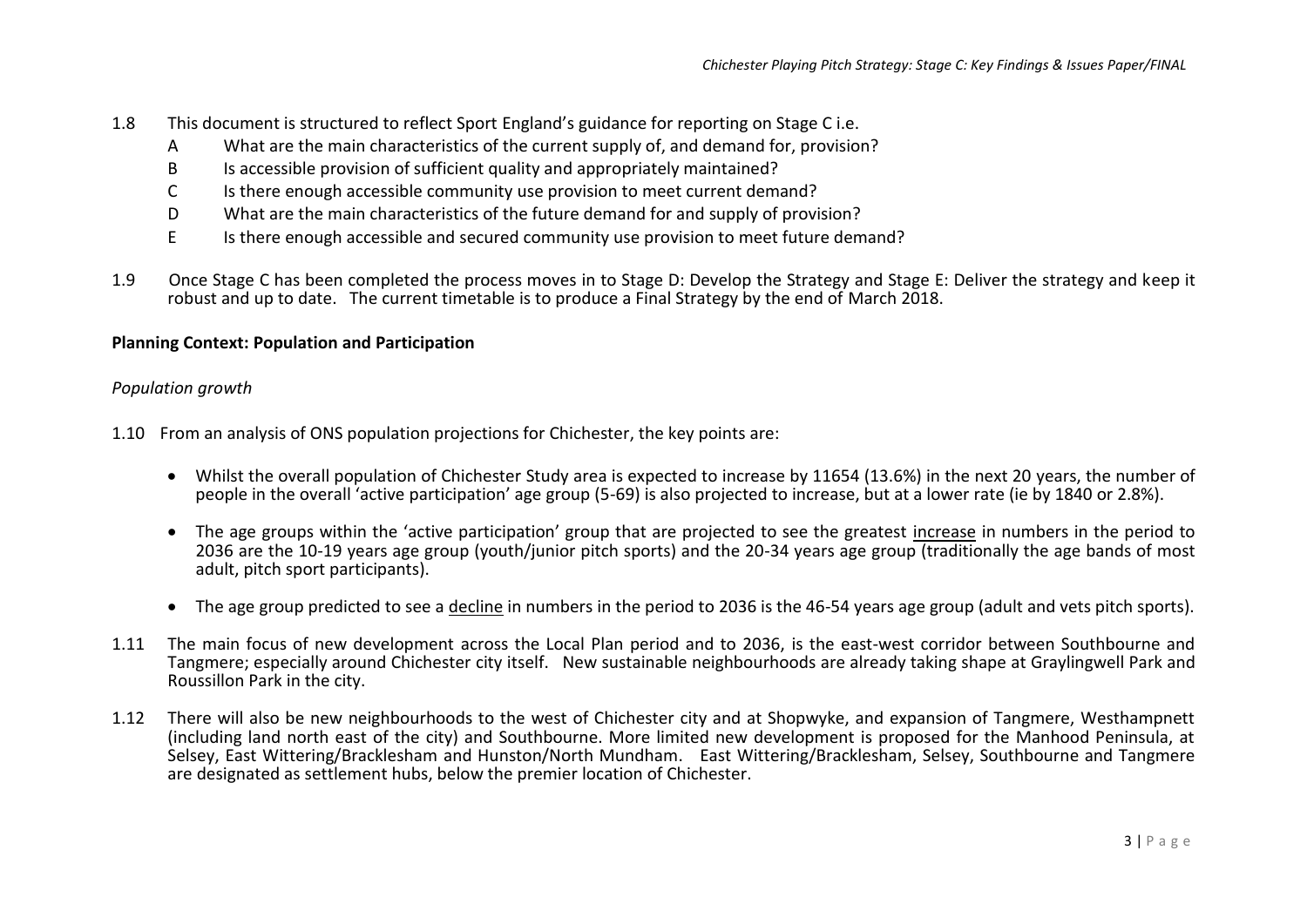1.13 The total potential additional housing land requirement in the Chichester Study area for the period 2016-2036 is for 13,679 houses. (This includes a 5% buffer added to all sources of supply including permissions and completions) Of these 13,679 dwellings, 4,774 have already had their impact addressed through CIL and S106 agreements. The impact from the remaining 8,935 houses (13,679 – 4,744) needs to be taken into account when assessing future demand. At an estimated occupancy rate of 2.13 people per dwelling, the demand will emanate from 19,032 people.

#### *Participation in sport*

- *1.14* The Active Lives Survey is Sport England's latest way of measuring sport and activity across England and replaces the Active People Survey. As well as measuring sporting participation, it provides a measure of some of the Key Performance Indicators (KPI) identified in the Government's strategy 'Sporting Future' and is able to give a much more nuanced understanding of behaviour. This indicates that the population of Chichester is slightly more 'active' than the national average.
- 1.15 Active People measured the number of adults taking part in sport across England. The latest findings are for the year to September 2016, published in December 2016. This data found:
	- Over the last four years of the Active People Survey, between 2012 and 2016, once a week sports participation in Chichester increased from 35.6% to 38.8%.
	- In the same period, overall participation rates in Chichester were continuing to improve against both county and national figures.
- 1.16 The 2015/16 (APS10) survey shows that adult male sports participation rates (48.4%) in Chichester were much higher than female (32%). The overall downward trend in sports participation rates in Chichester amongst women suggests that there is a need to develop targeted policies and proposals aimed at increasing participation in sport and active recreation in the District.
- 1.17 Sport England also presents analysis of the types of people who take part in sport in any given area, relating to market segmentation groups. The dominant market groups in Chichester are: Philip (Mid-life professional, sporty males with older children); Tim: (Sporty male professionals, settling down with partner); Elaine (Empty Nest Career Ladies); Roger & Joy (Early Retirement Couples); Elsie & Arnold (Retirement Home Singles); and Ralph & Phyllis (Retired couples enjoying active and comfortable life styles). The above 6 segments represent nearly 54% of Chichester's population compared to less than 43% of England's population.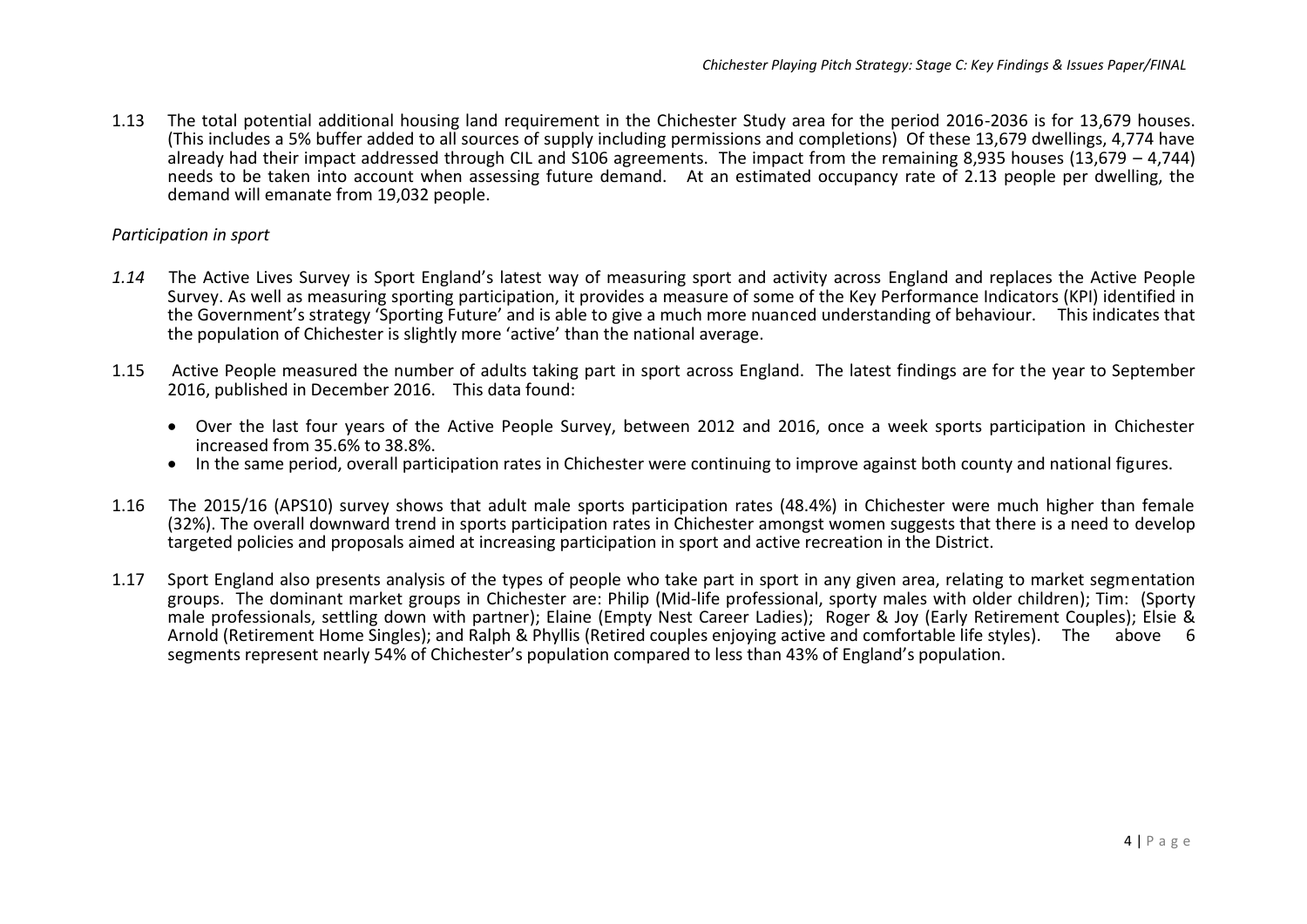## **2 KEY FINDINGS AND ISSUES: FOOTBALL**

#### *A What are the main characteristics of the current supply of, and demand for, provision?*

#### *Supply*

- In total, 54 marked out football pitches have been recorded in Chichester for the 2017/18 season: 22 adult pitches, 17 junior pitches and 15 mini soccer pitches. All have been recorded as being available for community use apart from the 2 grass pitches at the University (where they are used exclusively by University teams) and the pitch at Thorney Island (which is subject to MOD constraints of use).
- Some sites currently have no pitches marked out and have no recorded use, including: Monks Hill Recreation Ground, Westbourne; Tangmere Recreation Ground; Bracklesham Barn, East Wittering; Oving Diamond Jubilee Park and Birdham Recreation Ground
- Excluding schools, only 2 sites cater for adult and junior and/or mini pitches: Loxwood Sports Association and Sidlesham Recreation Ground. There are also only 2 recorded sites where pitches have been over marked, at The Street Recreation Ground, Boxgrove and Camelside Recreation Ground.
- At higher and further educational establishments and secondary schools in Chichester and primary schools where community use has been recorded, there are 27 pitches in total including 3 artificial cricket strips. 20 of these are football pitches, 4 are rugby and 3, cricket. Education establishments making a significant contribution to community use are Chichester College (where the AGP is the main match pitch of Chichester Hockey Club and also used by many football clubs); Chichester High School (home ground for Chichester City Youth and Chichester Hockey Club), and Kingsham Primary School (home ground for Whyke United junior and mini teams).
- The key points with regard to the quantity and quality of artificial grass pitches used for football training are:
	- There are 4 full size floodlit artificial grass pitches (AGPs) in the Chichester Study area, two of which are sand based (the 'Kingsham pitch' at Chichester High School and the University of Chichester pitch). The AGP at Chicheser College is a sand based surface which is an acceptable surface for both football training and 5v5 and hockey matches. These three are all on education sites and have secure community use.
	- The 4<sup>th</sup> full size floodlit AGP which has a 3G surface is at Thorney Barracks, on a restricted MoD site, and does not have secured community use. It is not FA registered.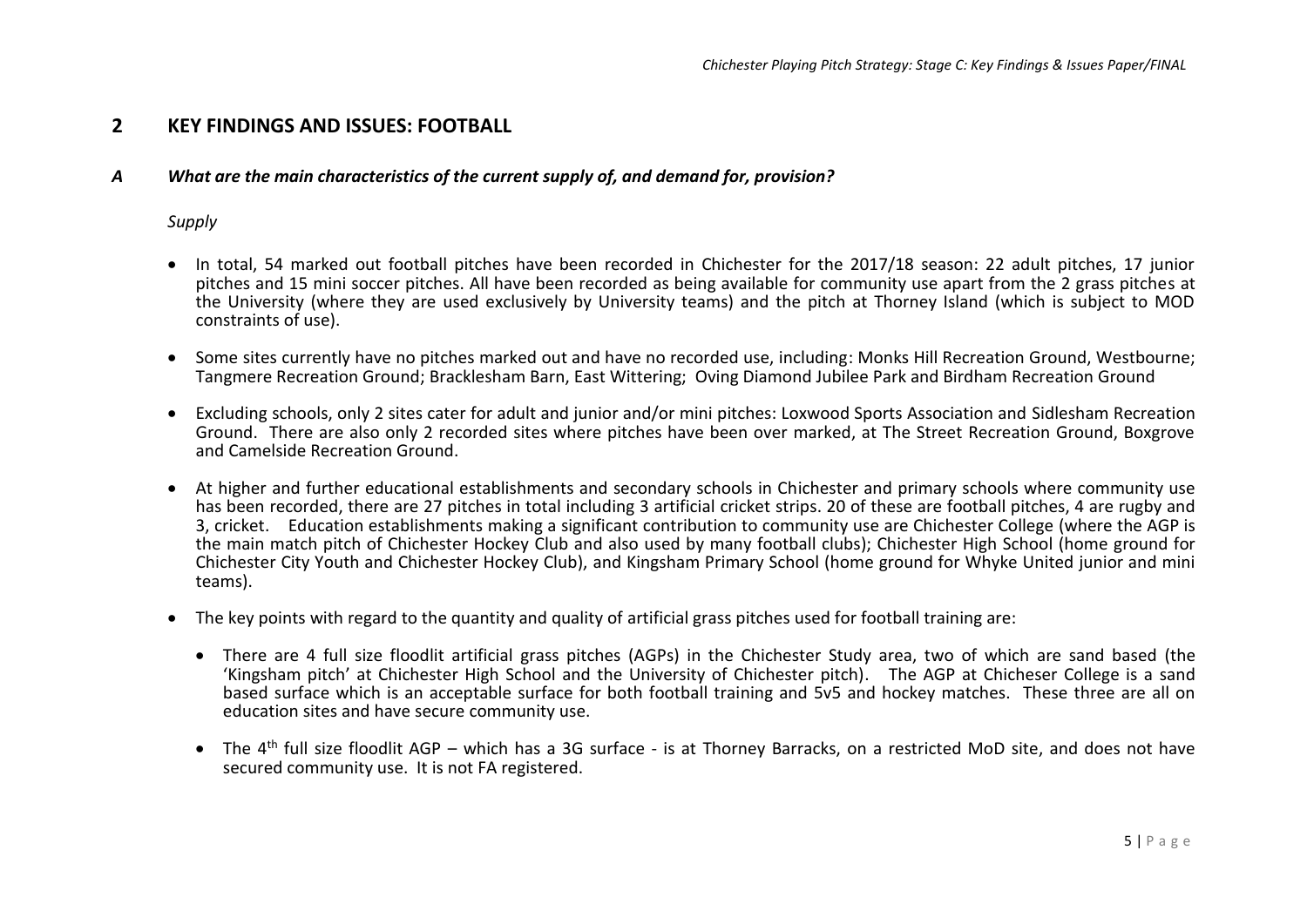- There is a full size floodlit 3G AGP (football turf pitch) within Chichester District, but it lies outside the study area, at Midhurst Rother College. This has secure community use. It is not FA registered.
- There are three 3G AGPs within 20 minutes' drivetime of Chichester city: at the Arena Sports Centre and Arun Leisure Centre, both in Bognor Regis, and at Warblington School Havant.

#### *Demand*

- The study has recorded 24 Chichester based football clubs, fielding 102 teams: 36 adult (35%); 37 youth (36%) and 29 mini soccer (28%). In each of the sub areas, the numbers of teams are as follows:
	- East West Corridor: 14 clubs fielding 62 teams: 16 adult men's, 5 adult ladies, 27 junior teams and 14 mini teams.
	- Manhood peninsula: 5 clubs fielding 6 adult men's teams, 10 junior teams and 9 mini teams
	- North of Plan area: 3 clubs fielding 2 adult teams, 7 junior teams and 6 mini teams
- An estimated 5,605 Chichester adults currently participate in football, with approximately 1,090 indicating that they would like to play (or play more)
- Based upon club responses, overall membership trends indicate a slight decline with adult teams and an increase in the number of youth and mini teams that Chichester clubs are fielding.
- Adult football has a well-defined hierarchy. The more senior men's clubs play in the Southern Combination League. Chichester City FC and Loxwood FC play in the Premier Division, Selsey FC currently play in Division One and Sidlesham FC and Bosham FC in Division Two. Below this lies the West Sussex League with 8 teams playing in the Study area.
- Sunday adult play has diminished to just 3 teams in the district: AFC Southbourne who play in the Portsmouth Sunday League and LG Utd FC and AFC Chichester who play in the CWSSFL.
- The Arun and Chichester Youth League is the major junior and mini setup in the area and provides the competitive platform for almost all teams in the district (in the north of the district, Loxwood FC junior teams play in the South Surrey Youth League). Youth football is particularly vibrant with many large, established clubs including Loxwood Youth (12 teams), Chichester City Colts FC (11 teams) and Chi City Youth FC (11 teams), Whyke Utd (8 teams) Selsey (7 teams) and Bracklesham Youth (6 teams). Chi City Youth FC plays at Chichester High School; all the other youth football clubs use more than one venue to accommodate their teams.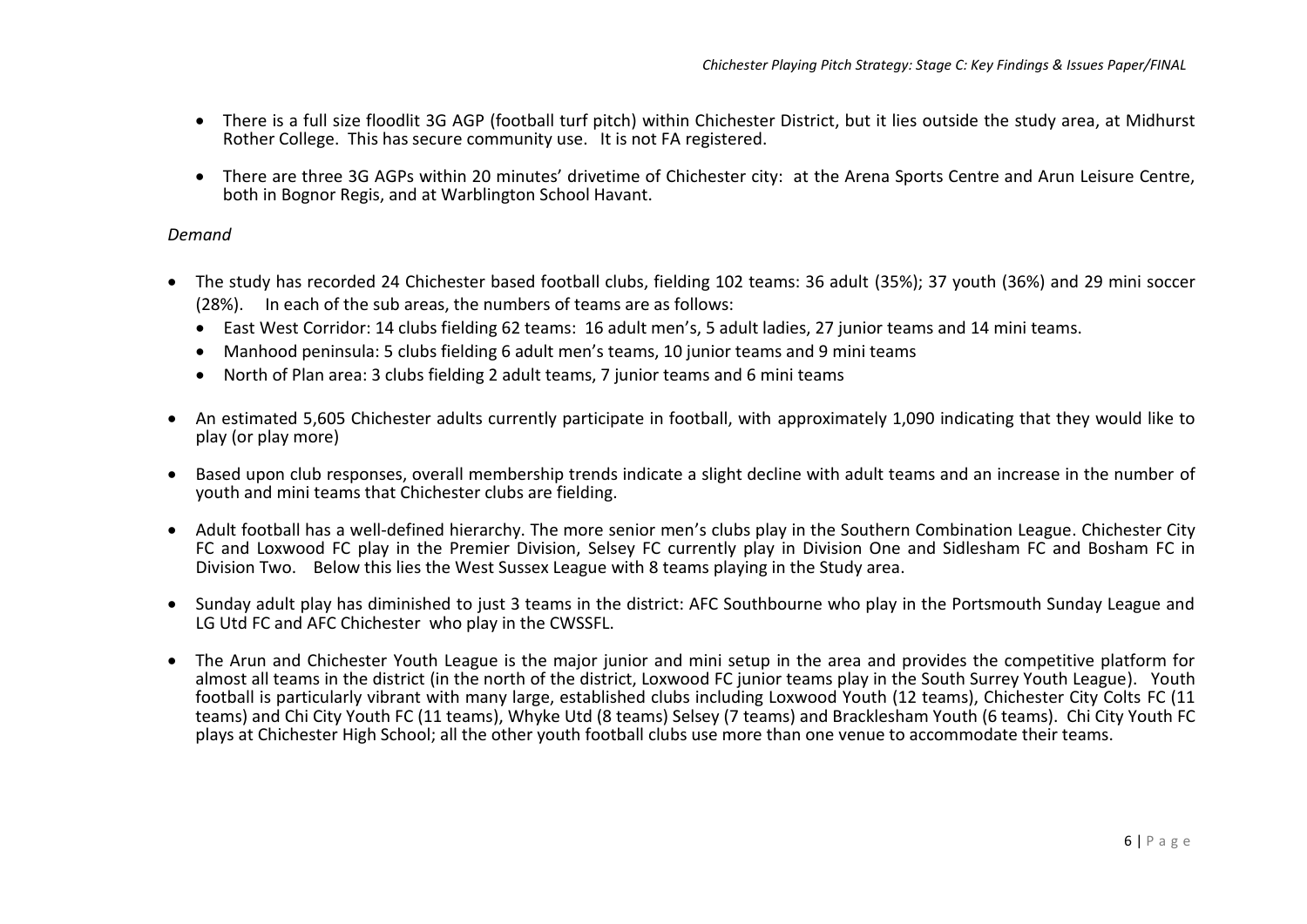- From the recorded distances that players travel to their home matches, youth football clubs tend to be more locally based than the adult team. The only 'cross-boundary movement' recorded for matches is 2 junior Barnham Trojans FC teams using Pitts Field, Oving; however, some teams train outside the district on 3G pitches.
- Women's and girls' football in Sussex is thriving and increasing demand is being seen in Chichester. The predominant team is Chichester City Ladies, whose first team play in the Women's Premier League South. Chichester College Ladies run an extensive junior girls' section and their under 16, two under 13 teams and under 11 team play in the Sussex Girls League. Women's football is also well represented at the University, where they play a first and second XI women's team in the midweek BUCS league and which has recently been designated a High Performance Centre for Women's Football. (It is also noted that a number of girl players are integral members of junior teams, especially since the FA raised the age limit at which boys and girls can play football in the same teams from 16 to 18).
- Out of 12 clubs responding when asked whether the number of their teams had increased, decreased or stayed the same over the last 3 years, 6 said increased, 3 said decreased and 3 said they had stayed the same. Increases were noted by adult university teams (men and women) and Chichester City Ladies FC as well as Chichester City Youth FC, Bosham Youth FC and Loxwood Youth FC

#### *B Is accessible provision of sufficient quality and appropriately maintained?*

- In general, the pitches in Chichester are assessed as being either standard or good. On the Visual Quality Assessment (VQA) out of 45 football pitches assessed: 19 scored 'good' and 25 scored 'standard'. (The only exception was the 9v9 pitch set on the undrained, training area at Loxwood FC, which was considered 'poor')
- On the whole, clubs rated the quality of their pitches slightly lower than the VQA. Most often pitches were rated 'standard' rather than good. This is often found in such studies, as users can experience particular problems that may not be highlighted on the proforma VQA. The quality of the playing surface did not appear to be a particular issue.
- Other than a number of clubs commenting on the lack of available 3G surfaces for training and matchplay, individual comments concerned: not enough affordable and well maintained surfaces, lack of floodlights, pitches where size is not appropriate for age group and lack of perimeter fencing.
- The only incident of waterlogging of football pitches in the District was at Oaklands Park stadia pitch, where Chichester City FC experience considerable problems in wet weather.
- On the VQA assessment for built facilities on site; 5 sites scored 'good'; 10 scored 'standard' and 2 scored 'poor' (Boxgrove Village Hall and Foxfields Playing Fields).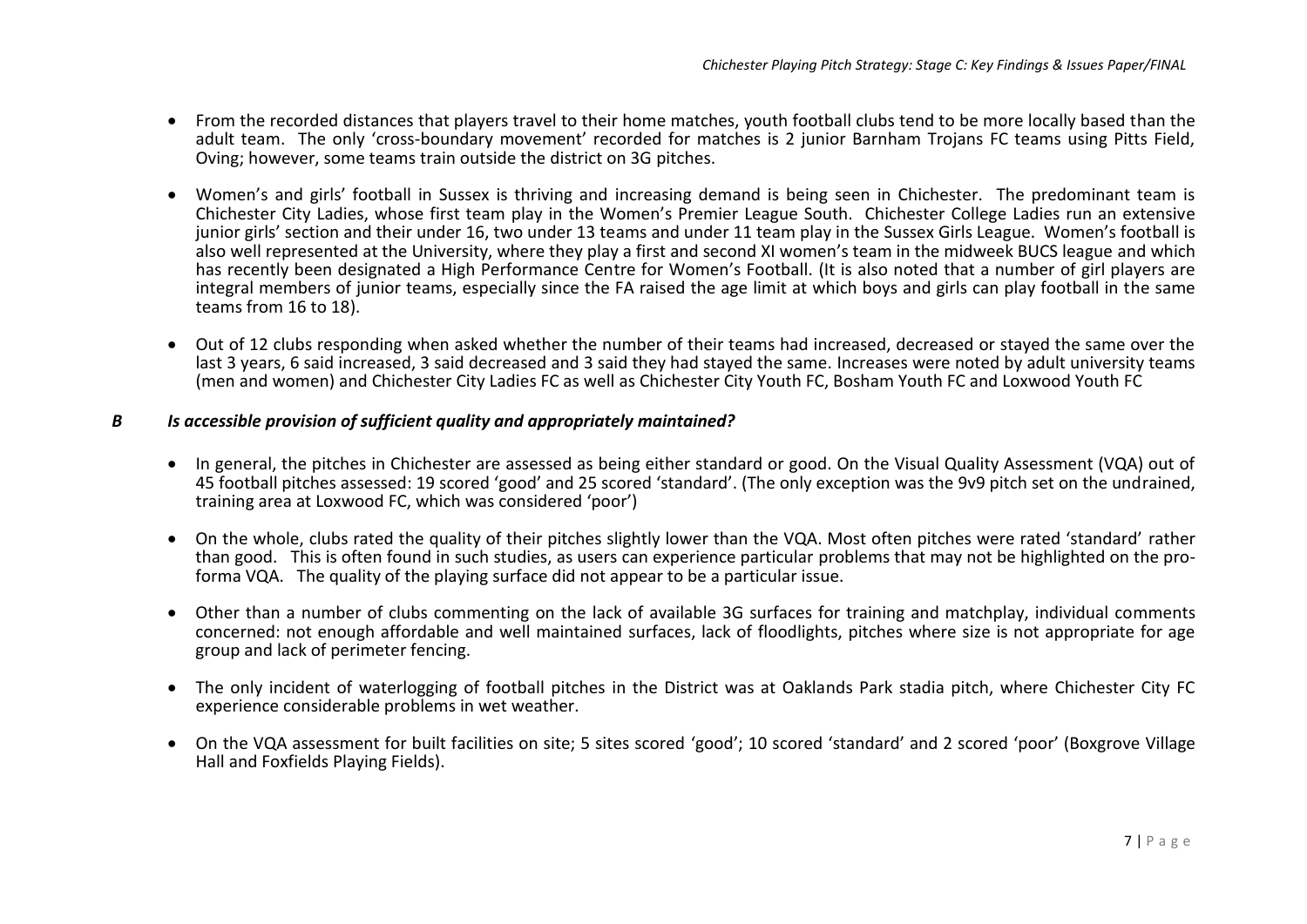- Similar to pitches, the overall consensus was that the quality of changing facilities were not regarded as a particular problem. Whilst there are individual clubs with issues and aspirations to improve their facilities, it is also worth noting the sites that either do not have changing facilities, or where they are not used by community teams playing there (e.g. New Park Road and Whyke Oval in Chichester and Great Common Kirdford).
- Generally, clubs' rating re: changing facilities reflected the VQA, exceptions being Florence Road (VQA scored as good and a club rated the changing as poor stating that sometimes they are not clean and the showers are cold) and Hunston Recreation Ground (VQA scored as standard, club reckoned to be poor).
- Public open space sites perennially experience dog fouling problems. This was highlighted by clubs using Florence Road and Whyke Oval in Chichester, Wisborough Green Playing Fields and Hunston Recreation Ground.
- There are a few grounds where the quality of either the pitches or ancillary facilities directly affects the ability of the clubs to function and to progress through the league. These include: Bosham Recreation Ground, Chichester FC's ground at Oaklands Park (for Chichester Ladies FC) and Whyke Oval in Chichester).

#### *C Is there enough accessible community use provision to meet current demand?*

#### *Grass pitches*

- Peak time for men's football is Saturday afternoon when 55% of play takes place (for Ladies it is midweek (60%), with the rest on Sundays). The overwhelming majority of youth and mini football takes place on Sunday morning, with a small amount (10%) of mini football on Saturday mornings.
- Re training: most clubs train on their home grounds during the lighter evenings. During winter around a third use AGP provision either in Chichester or at sites outside; a shortage of facilities for training was highlighted by many clubs.
- The capacity analysis has been undertaken according to the Playing Pitch methodology which uses 'match equivalent' units to measure capacity and use. Please see the full Needs Assessment document for further details. the situation on a Sub Area basis: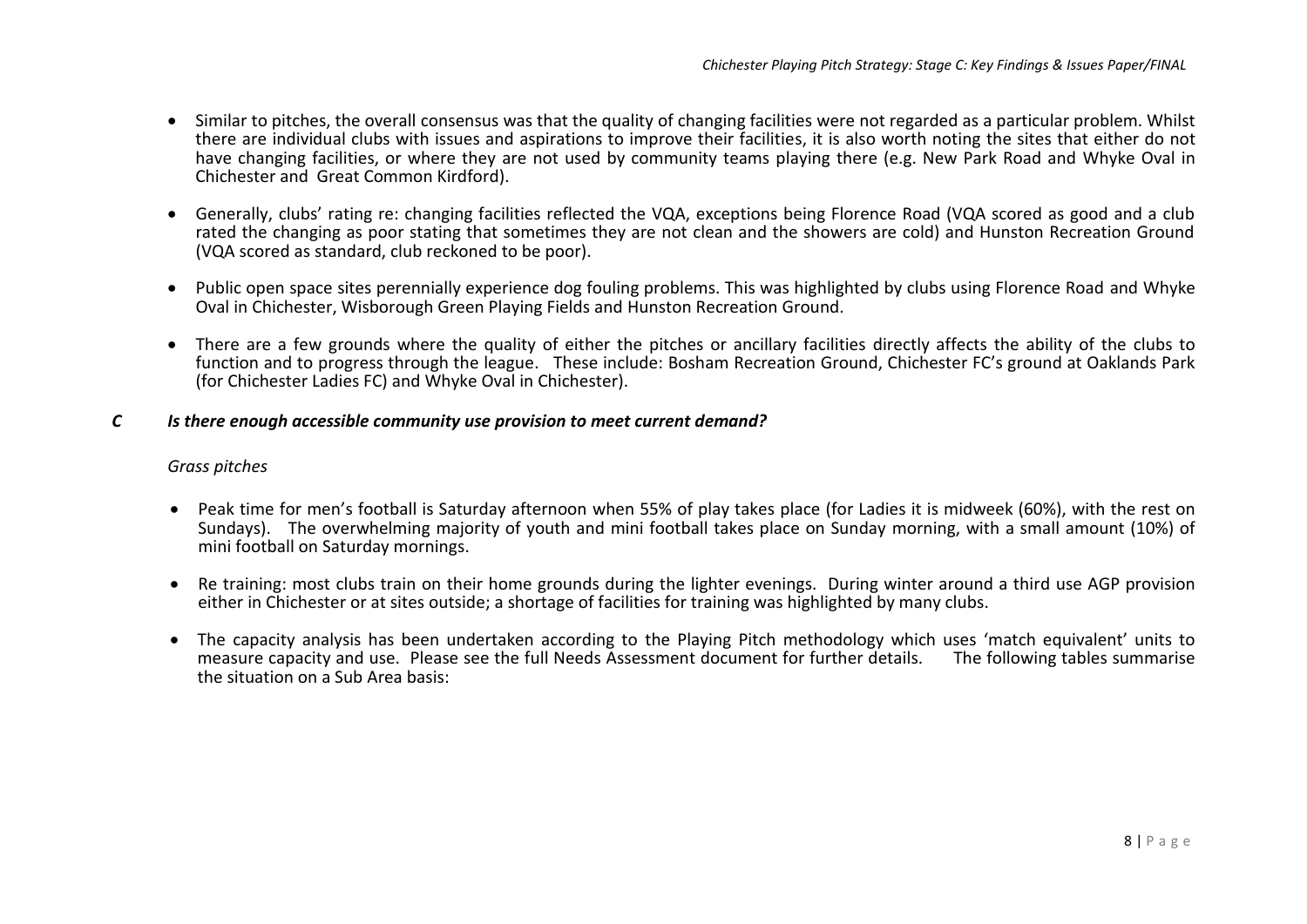|                       |                   |                |                                                                        | <b>Match Equivalent Sessions</b>       |                   |                                                                                    |
|-----------------------|-------------------|----------------|------------------------------------------------------------------------|----------------------------------------|-------------------|------------------------------------------------------------------------------------|
| <b>Sub Area</b>       | <b>Pitch Type</b> | <b>Number</b>  | <b>Current Carrying</b><br><b>Capacity for</b><br><b>Community Use</b> | <b>Current Community</b><br><b>Use</b> | <b>Difference</b> | <b>Extent of any spare capacity for</b><br>community use during the peak<br>period |
| <b>ADULT PITCHES</b>  |                   |                |                                                                        |                                        |                   |                                                                                    |
| <b>EWC</b>            | <b>Adult</b>      | 15             | 37                                                                     | 30                                     | $\overline{7}$    | 5                                                                                  |
| <b>MP</b>             | Adult             | 5              | 11                                                                     | 8.5                                    | 2.5               | 0.5                                                                                |
| <b>NPA</b>            | Adult             | 3              | $\overline{7}$                                                         | 4                                      | 3                 | 0.5                                                                                |
| <b>TOTAL</b>          | Adult             | 23             | 55                                                                     | 42.5                                   | 12.5              | 6.0                                                                                |
| <b>JUNIOR PITCHES</b> |                   |                |                                                                        |                                        |                   |                                                                                    |
| <b>EWC</b>            | Junior            | 11             | 26                                                                     | 23                                     | 3                 | 0.5                                                                                |
| <b>MP</b>             | Junior            | 4              | 8                                                                      | 4                                      | 4                 |                                                                                    |
| <b>NPA</b>            | Junior            | $\overline{2}$ | 3                                                                      | 4                                      | $-1$              | $\Omega$                                                                           |
| <b>TOTAL</b>          | Junior            | 17             | 37                                                                     | 31                                     | 6                 | 1.5                                                                                |
| <b>MINI PITCHES</b>   |                   |                |                                                                        |                                        |                   |                                                                                    |
| <b>EWC</b>            | Mini              | $\overline{7}$ | 28                                                                     | 19                                     | 9                 | 6                                                                                  |
| <b>MP</b>             | Mini              | 4              | 18                                                                     | 5.5                                    | 12.5              | 5                                                                                  |
| <b>NPA</b>            | Mini              | $\overline{4}$ | 16                                                                     | 9                                      | $\overline{7}$    | 4.5                                                                                |
| <b>TOTAL</b>          | Mini              | 15             | 62                                                                     | 33.5                                   | 28.5              | 15.5                                                                               |

## **Table 1: Summary of Capacity for football in Chichester by Type of Pitch and Sub Area**

• This shows that there is room for a further 12 adult teams, 3 junior teams and significant numbers of mini teams to play on existing marked out pitches at peak times. Please see the Needs Assessment Report for further details.

• The study has recorded 3 junior teams playing on inappropriate sized pitches: Whyke Utd u14s upwards play on senior pitch at Whyke Oval; Bosham Utd u13s play on an adult pitch and Selsey U16s play on senior pitch. Three instances are recorded of junior pitches marked out over other pitches.

*Artificial grass pitches*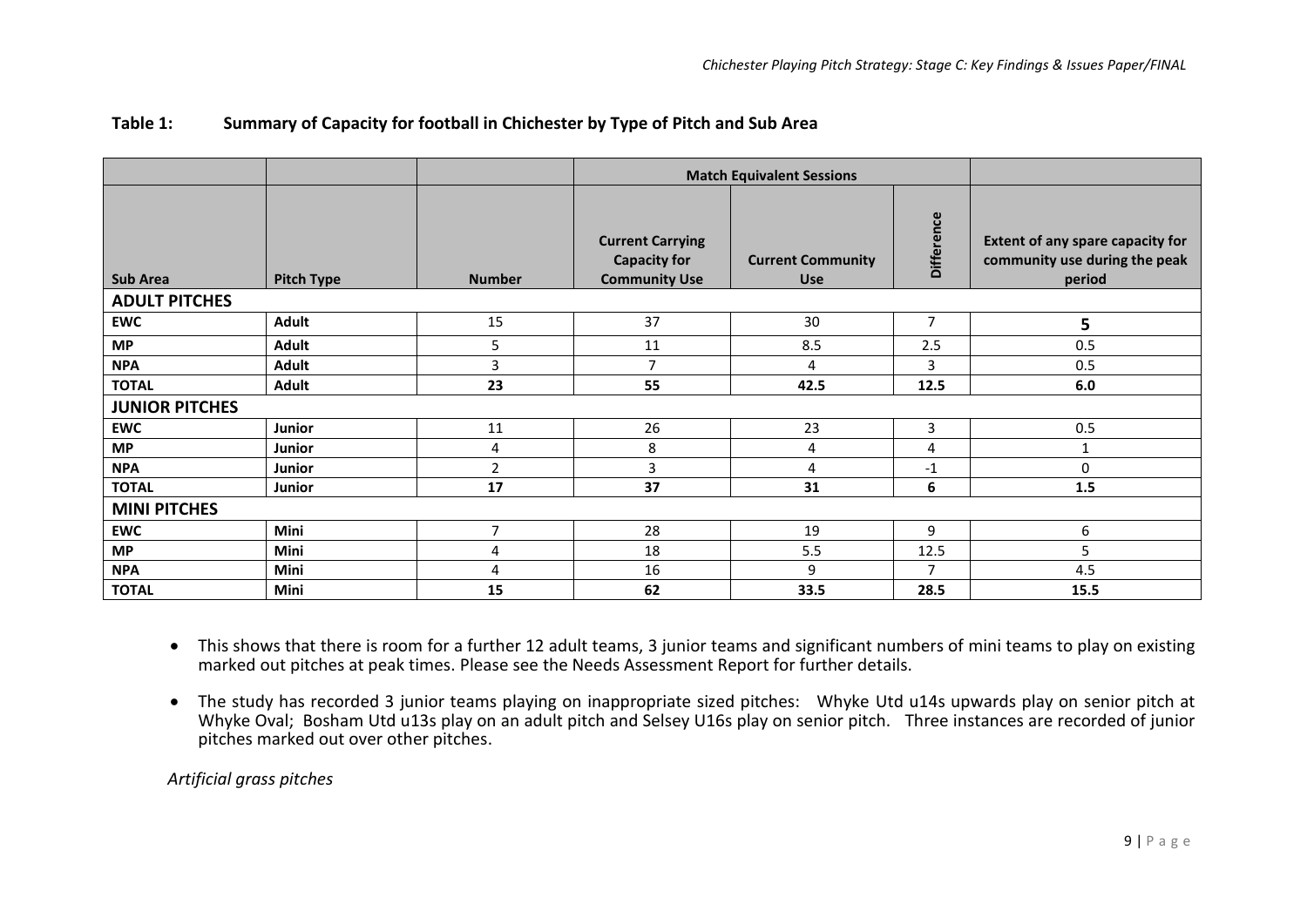- In summary, there is effectively no spare capacity at any of the three full size floodlit AGPs in Chichester during peak time weekday evenings: there is just 1 hour spare (on a Friday evening at Chichester High School) out of a total of 51 hours)
- There is very little spare capacity on Saturdays, where the Chichester College and Kingsham pitches are used exclusively for hockey and there are only early morning or late afternoon slots available at the University pitch
- There is a little more capacity at weekends on Sundays when there are fewer hockey matches on the Kingsham pitch and Chichester College Pitch. 2 hours of football use are recorded on the University pitch on Sundays with availability at other times.
- At the nearest floodlit 3G AGP with community use (at Midhurst Rother College), there is no spare capacity on weekday evenings but considerable spare capacity at weekends.

#### *Summary*

- Two thirds of clubs responding said they were not satisfied with the overall provision of pitches in the Chichester area. The main area of dissatisfaction was around the absolute lack of affordable, accessible football turf pitches and/or floodlit training areas for training throughout the district. Other comments concerned:
	- localised issues with certain grounds which restrict play or the expansion/development of the clubs, due to poor quality pitches and inappropriate ancillary facilities
	- issues with drainage and/or poor quality maintenance at certain grounds
- The conclusion is that there is enough accessible community use provision to meet current demand for matchplay for adults and minis. However, it should be noted that excessive rainfall can lead to pitches being out of action for several weeks, resulting in backlogs which are difficult to accommodate. There is insufficient appropriate provision for football training within Study area.

#### *D What are the main characteristics of the future demand for and supply of provision?*

• The main characteristics of future demand for football in Chichester are a buoyant youth and minis sector and growing demand for affordable and accessible 3G football turf pitches and/or floodlit training areas. Sunday adult play is in decline, but Saturday play seems relatively stable. Growth in small sided games has not emerged as a particular trend in Chichester in this study, although the Powerplay League at Chichester College is very popular and fills the pitch 4 nights a week and there are no spare slots at any pitch for weekday evening football.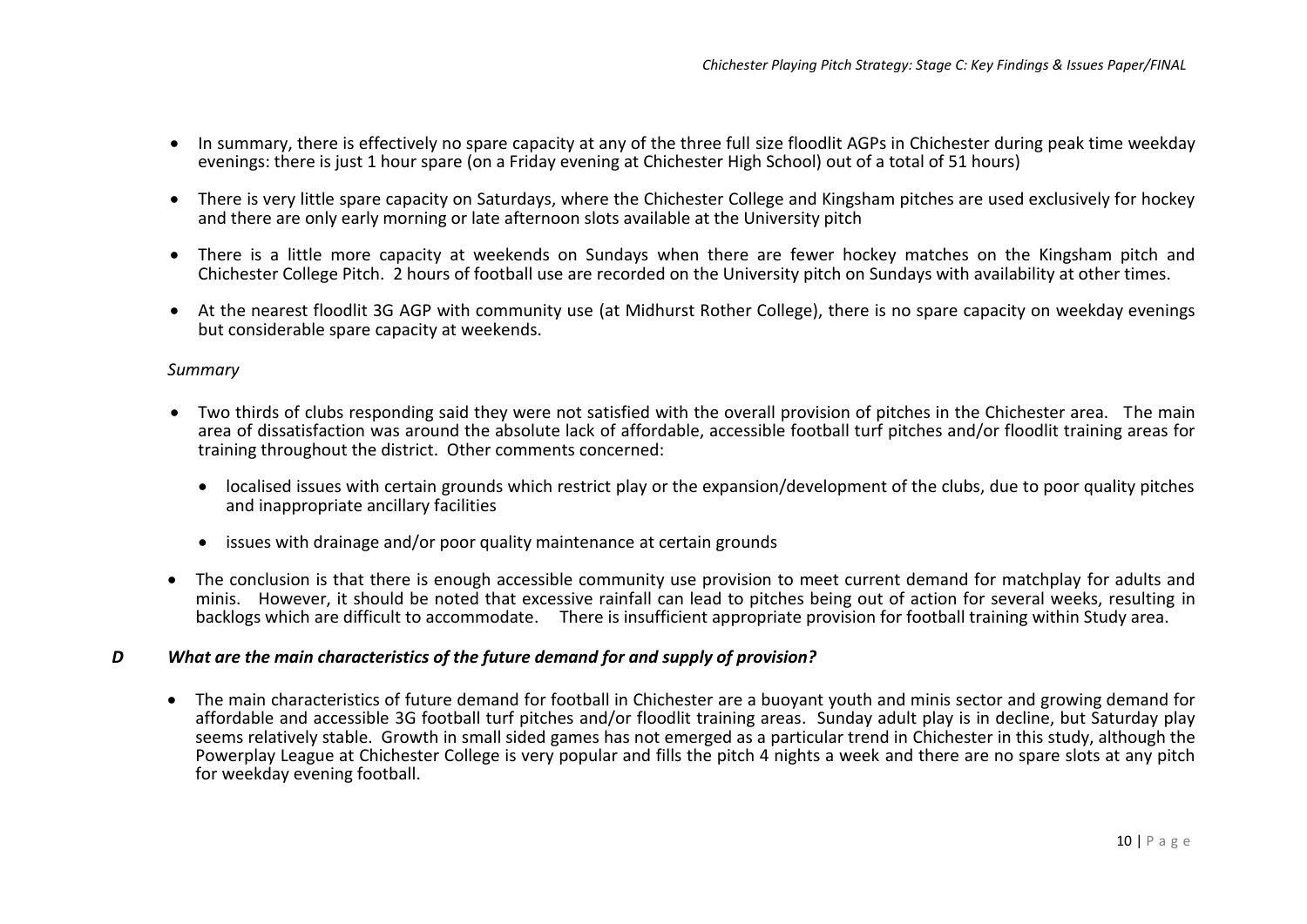• Demand generated by people moving into new housing in the district, together with changes in participation trends, latent and unmet demand and the aspirations of clubs suggests that an additional 12 male adult , 3 female adult, 12 youth 11v11, 7 youth 9v9 and 12 mini teams will be created by 2036

#### *E Is there enough accessible and secured community use provision to meet future demand to 2036?*

#### *Current spare capacity at existing pitches*

- The analysis of spare capacity suggested that there are 6 spare Saturday pm slots which could accommodate in theory 12 adult men's football teams (home and away basis) but they are scattered across 7 grounds and would mean fitting in with other well established teams' use. Moreover, some spare slots should be retained, for rest and recovery of pitches, for fixture backlogs and other reasons when other pitches are temporarily out of use (increasingly an issue as wet weather has resulted in a rise in postponements in recent winter seasons)
- Spare capacity for youth teams is much more limited as only spaces for around 3-4 teams on existing pitches across the district as a whole. Given that several matches can be played consecutively on a Sunday morning, the situation is not so acute for mini teams, with significantly more spare capacity (up to 30 teams).
- It seems to be the junior pitches which are increasingly required. Some of the need might be met by utilising 9v9 pitches on school sites – possibly at Bourne Community College and Bishop Luffa School, if subject to secure community use agreements.

#### *Spare capacity at existing grounds i.e. putting in more pitches and reinstating pitches*

- There are a number of grounds which have hosted adult pitches in the past but where pitches are no longer marked out. This may be because the pitches were not of good quality in the past and were not used. These include:
	- Monks Hill Recreation Ground. Southbourne (room for 2 adult pitches or equivalent junior)
	- Tangmere Recreation Ground (room for 2 adult pitches or equivalent; hoped that local village adult men's team will reform 2018/19 season)
	- Bracklesham Barn, East Wittering (room for 2 adult pitches or equivalent– to be used by new adult men's team 2018/19)
	- Birdham Recreation Ground (room for 2 adult pitches or equivalent)
	- Whyke Oval, Chichester provision of changing facilities to enable adult pitch to be used by an adult team
	- Oving Diamond Jubilee Park this has been planned for mini pitch provision in the past
	- Camelsdale Recreation Ground, Lynchmere has room for different alignment of junior/mini pitches or even an adult pitch
	- Priory Park, Chichester has catered for a mini pitch in the past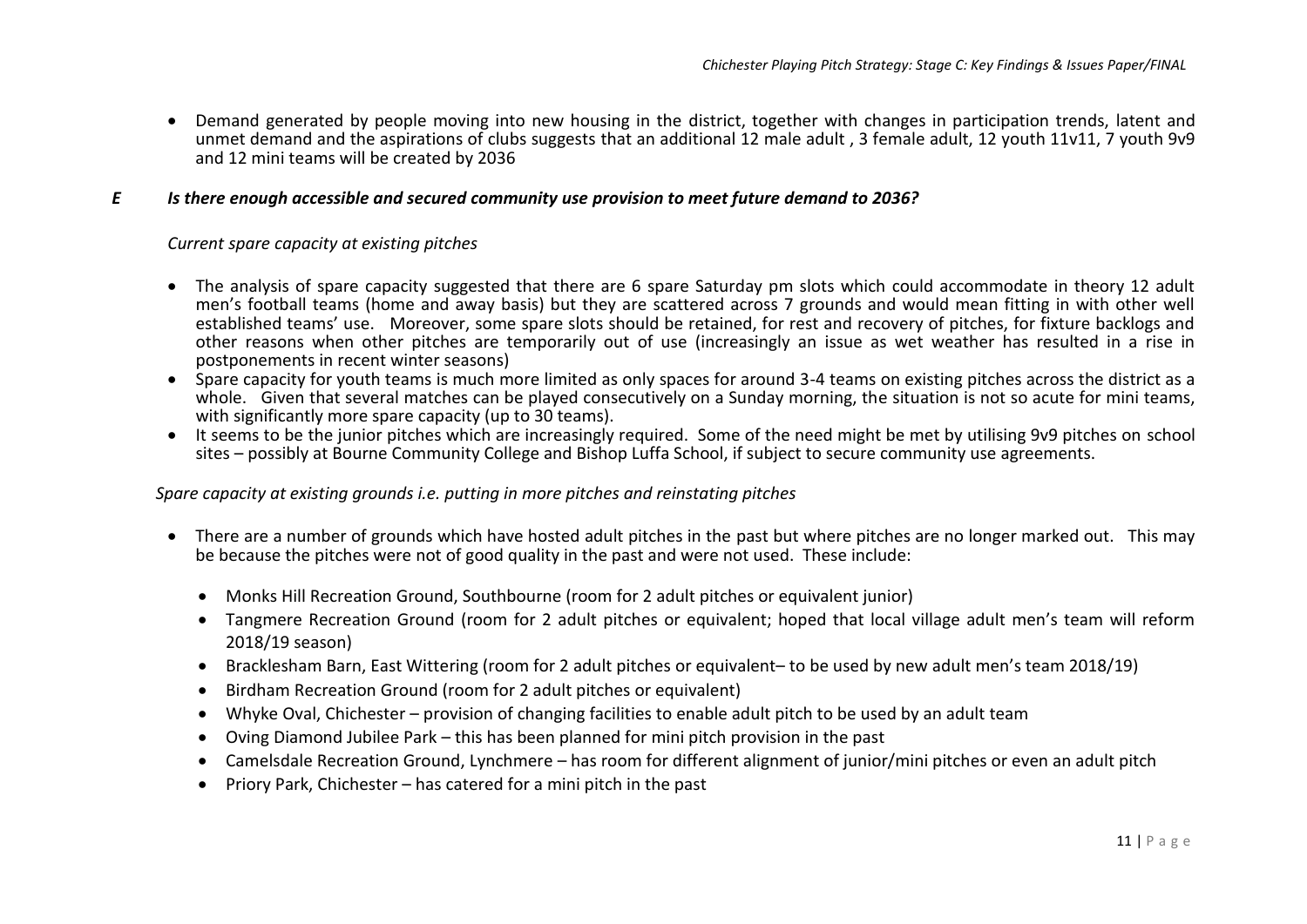- Selsey Cricket and Sports Club room for additional mini pitches on cricket outfield
- Loxwood Sports Association possibility of playing mini soccer matches on cricket outfield

#### *New sites coming on stream*

- There are also proposals for new pitches:
	- Havenstoke Park in the new Roussillon Barracks development in Chichester has been earmarked for 2 adult football pitches. It is understood that discussions are still taking place between Chichester DC and the Chichester Community Development Trust on the ownership and management arrangements via the S106 Agreement, and with local residents on the desired actual pitches (whether football and/or rugby) and pitch configurations.
	- Chichester Free School is currently developing its new site and there may be room for a grass area which might include a junior or mini pitch; however this would need to be subject to a secure community use agreement to be counted in with the totals. The School will still use North Mundham Playing Fields to meet its curriculum needs.
	- New pitches (grass or AGP) which are linked to the West of Chichester Housing proposals.

#### *Summary*

- It can be seen that given the various areas of land and possible permutations, it is very difficult to put a figure on the needs for new provision. As a conservative estimate, in addition to existing stock this would suggest the need for a minimum number of additional pitches to 2036 as follows (some of which could be accommodated at existing playing fields as listed above if in the right location):
	- 4 5 x adult pitches (Saturday/Sunday split)
	- 4 x junior 11v11 pitches (see below)
	- 3 x 9v9 pitches
	- 4 x mini pitches (7x7 and 5v5)
- As set out above, the need for pitch space does not just have to be met through new provision and there are various other ways of providing increased capacity. It is suggested that the demand from the increase in teams could largely be met through making better use of existing provision (whether by installing new pitches on existing sites, upgrading existing pitches or enhancing ancillary provision). However, there are a number of caveats to this: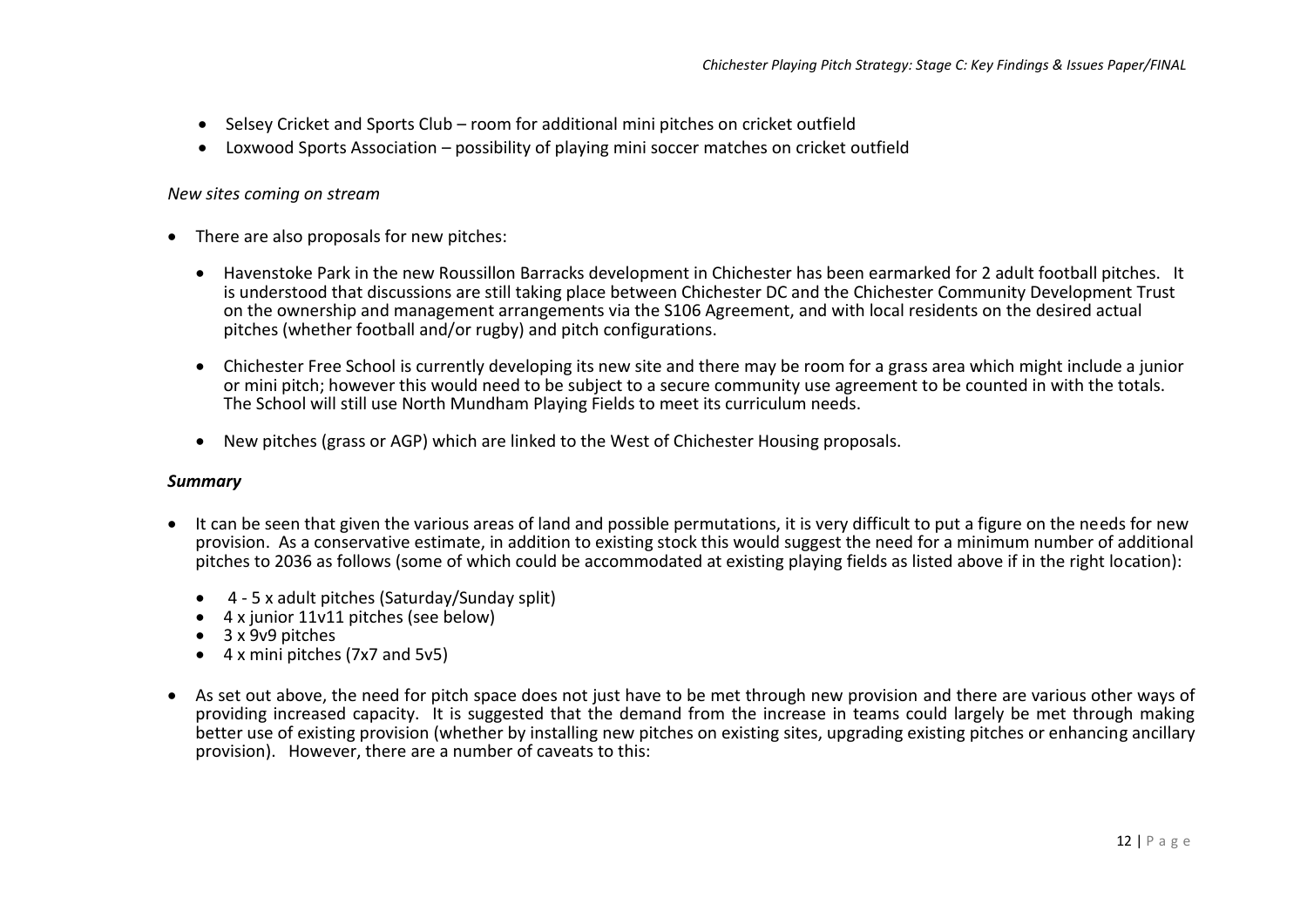- pitches need to be in the right locations and this can be further refined once housing allocation figures are agreed and a more detailed sub area analysis undertaken if required.
- An important need to meet is that for junior football clubs to be based at one site; ideally incorporating land for a range of mini and junior pitch sizes and appropriate changing facilities. Such a site does not currently exist within the main Chichester City area.
- There is only one pitch able to meet requirements for higher level league play the stadium pitch at Oaklands Park (home to Chichester City FC). If the pitch is out of action due to weather/drainage issues, there is no alternative pitch for the teams, including Chichester Ladies FC to use. This shortfall could be met through the provision of a 3G AGP surface
- The study has not identified any pitches which may be 'lost' in the near future. However, the Chichester High School site is part of the designated 'Southern Gateway' area within the Chichester Local Plan and may be redesigned as part of its redevelopment.

### *Artificial grass pitches*

• As far as 3Gs are concerned, the analysis suggests that, realistically and including existing smaller size provision, a minimum of at least two 3G AGPs are required in the Chichester Study area to meet requirements for training. If the FA target of 50% of all youth and mini games to be played on 3G AGPs by 2020 is to be met, the equivalent of 2.5 3G AGPs will be required (i.e. an extra 0.5 3G AGP or equivalent).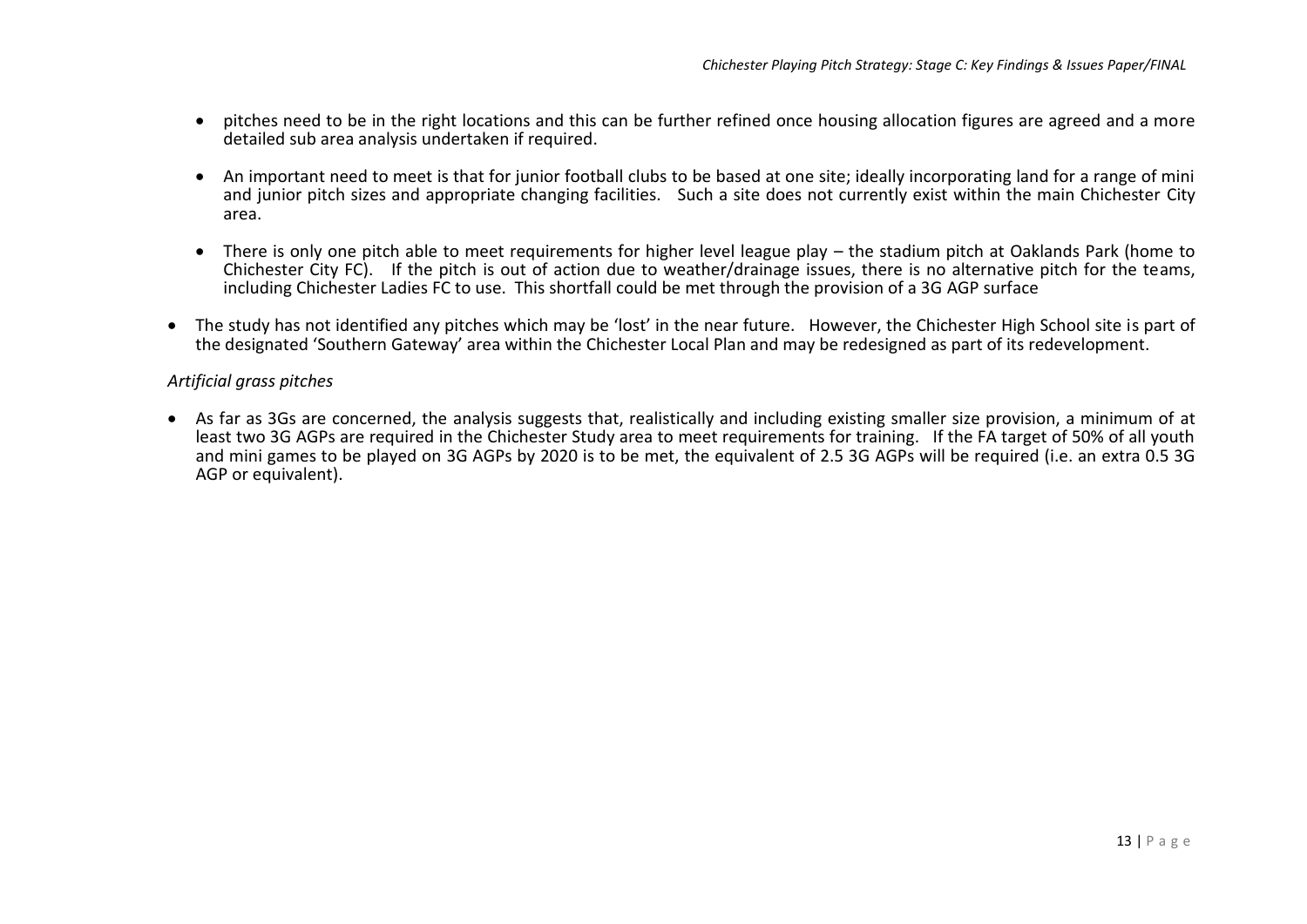## **3 KEY FINDINGS AND ISSUES: CRICKET**

#### *A What are the main characteristics of the current supply of, and demand for, provision?*

#### *Supply*

- Out of the 19 sites recorded: 10 are either Local Authority or Parish Council owned and managed; 5 are club or privately owned and managed; 3 artificial wickets (AW) are on school sites and there is an artificial strip at Thorney Barracks (MOD).
- Of the 15 non education/MoD sites, 9 have grass wickets only, 5 have grass wickets and an artificial strip and 1 (Oaklands Park in Chichester) has no pitch marked at present.
- The Local Authority grass pitch at Oaklands Park is located between 2 rugby pitches and no recorded cricket was played here in 2017.
- 8 sites (excluding school pitches) are shared with either rugby or football, with implications for the joint management of grounds and potentially restricted seasons for one, or all, sports involved.
- None of the 3 school sites have any current community use of their cricket facilities; the artificial wicket at Thorney Barracks also has no community use.

#### *Demand*

- Cricket in Chichester is mainly club based with all the youth teams playing as part of well-established clubs (namely Chichester Priory Park CC, Stirlands CC, West Wittering CC and Wisborough Green CC). Loxwood CC fields 1 junior side.
- No clubs were recorded fielding any womens' teams although girls feature in the mixed junior section of all clubs running youth teams.
- Clubs that only field adult teams (Bosham, Kirdford, Salthill Selsey and Westbourne) are located in the smaller towns and villages with reduced catchment areas. Selsey is an exception; the club have previously run a junior section and hope to again in the future.
- Increased membership over the past 3 years has only been reported within junior sections of clubs. Adult membership has remained steady at best.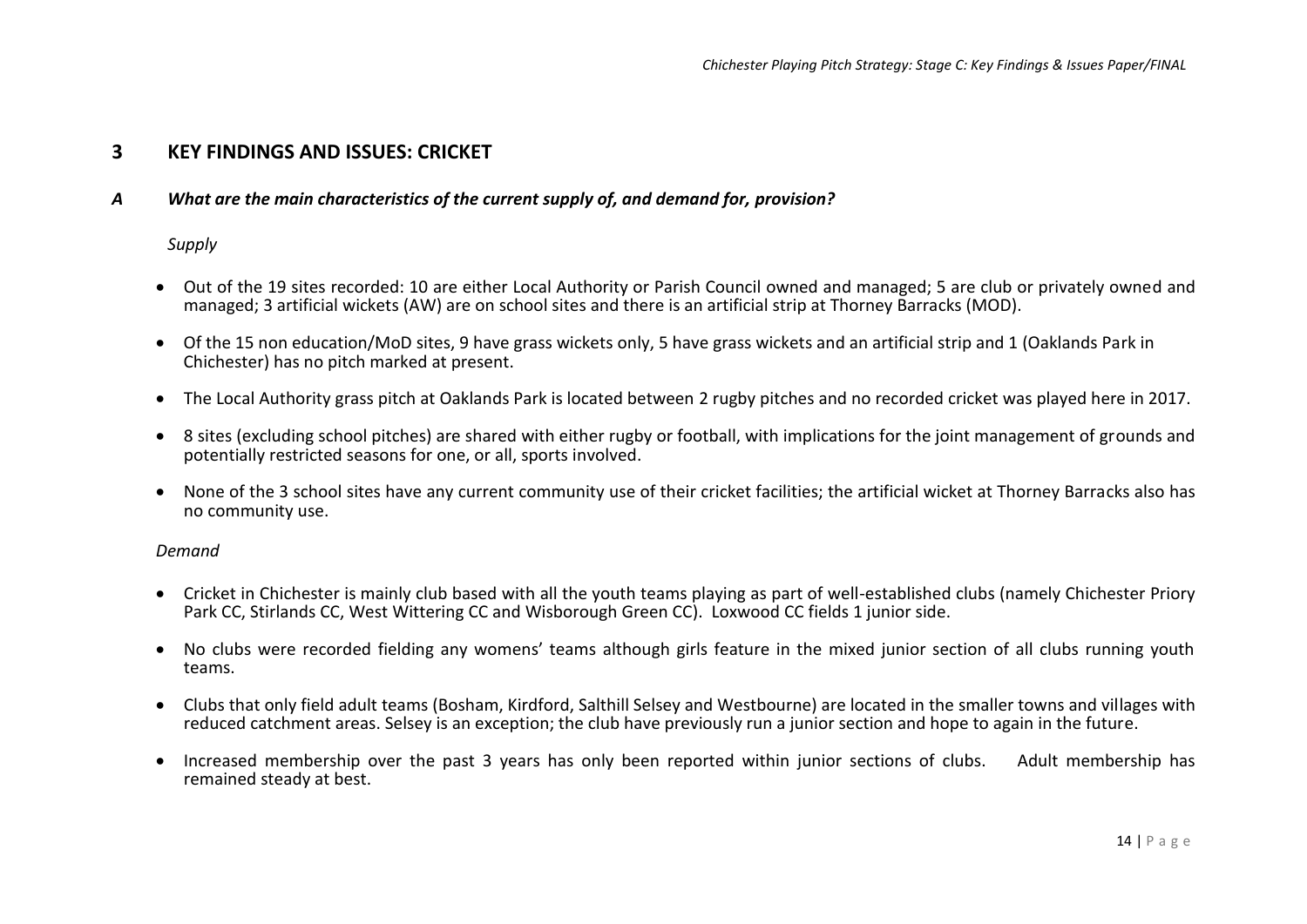- The Sussex Premier League is the county league for senior teams in the district (Chichester Priory Park CC and Stirlands CC). 5 clubs in the study area field teams in the West Sussex Invitation Cricket League, which plays on Saturdays.
- Nearly half of all adult men's teams (15/33) play solely in friendly fixtures. These matches are in no way less formal or competitive they just do not have a league structure.
- The West Sussex Area Junior Cricket League caters for all competitive junior play in the district other than the youth teams of Wisborough Green CC which play in the Identilam Colts Cricket League covering the north of Sussex .

#### *B Is accessible provision of sufficient quality and appropriately maintained?*

- The number of available pitches was not mentioned as an issue; however, several clubs say that there are not enough good quality pitches.
- All grounds scored highly, and out of 15 grounds assessed, 7 were rated good and 5 as standard but this is often due to the peculiarities of the scoring system which means that it is better not to have artificial surfaces. More notice should be afforded to the comments.
- As would be expected, the standard of cricket pitches is commensurate with the standard of play and of particular note were the excellent pitches at Stirlands CC and Goodwood House (SDNP). Of those pitches assessed as poor (Plaistow, Oaklands Park and Boxgrove), none has evidence of being a club base sustaining regular play.
- Changing facilities are not rated separately in the cricket VQA. Clubs rated changing as good or standard other than facilities at Wisborough Green and Fishbourne Recreation Ground where the clubs considered them poor. Wisborough CC note there are plans pending permission to replace the current pavilion although no active fund raising has started, and Fishbourne (Salthill CC) say that the modernization of their facilities – to include showers – is planned.
- Coincidently, both Wisborough Green and Salthill CCs were the two clubs that mentioned dog fouling to be a particular issue at their home grounds.
- Cricket clubs were asked whether they are satisfied with the overall provision of cricket pitches in the Chichester district. 6 out of 8 clubs responding replied in the negative. The main source of concern was the poor quality of the wickets at Oaklands Park, mentioned by 5 clubs, with comments ranging from the fact that a game for u13s should not have taken place as the pitch was not safe, to the pitch being poor and dangerous with the wickets a 'disgrace'. One club said that 'Local clubs are missing an opportunity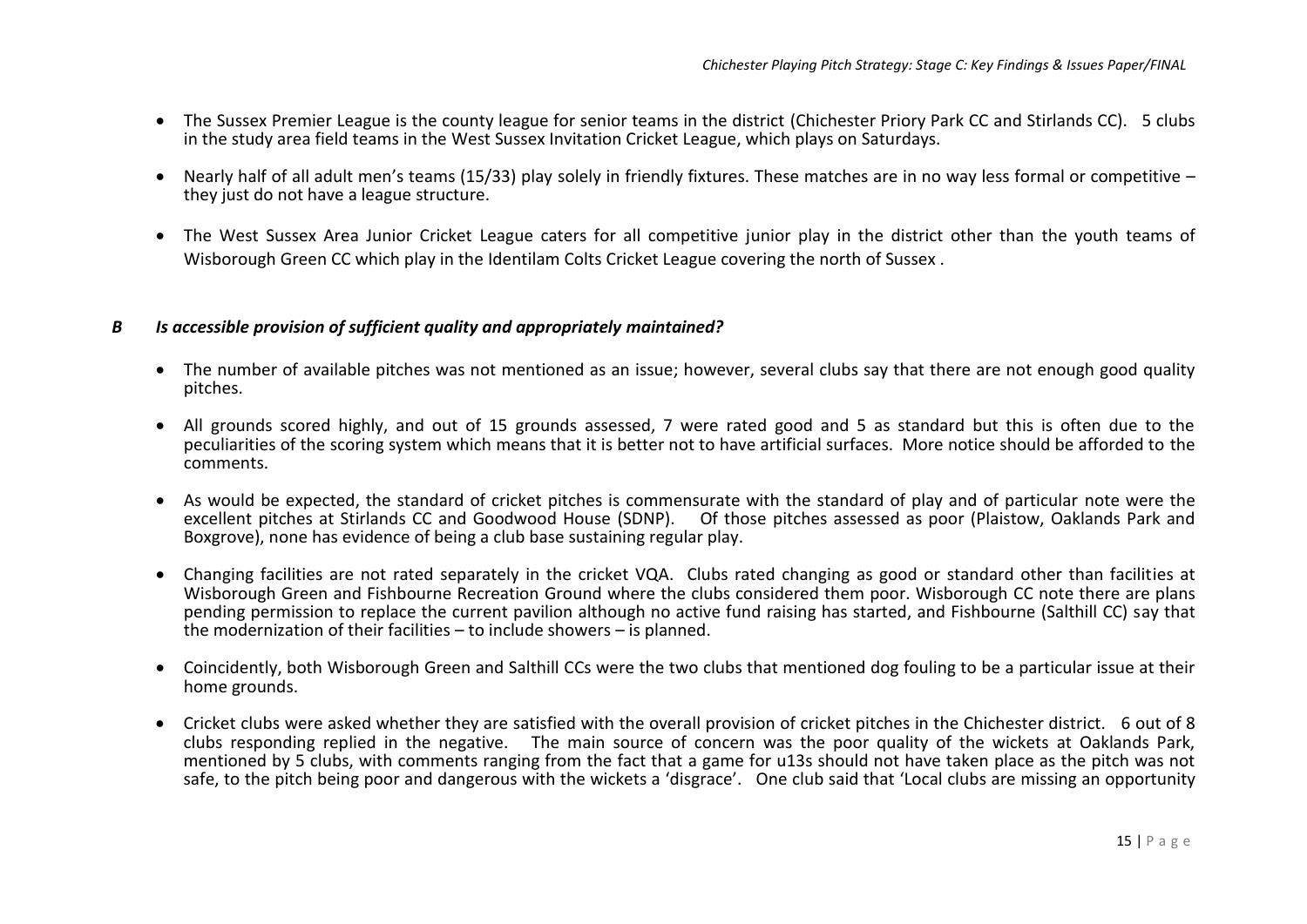to play more cricket at this facility'. The only other comments related to the need for updating and extending the changing and catering facilities in Priory Park Chichster and the fact that the outfield there is poorly maintained.

#### *C Is there enough accessible community use provision to meet current demand?*

- Saturday is the most popular day for adult cricket with 45% taking place. 33% of play takes place on Sundays and 21% midweek. For juniors, all play is midweek. Some teams do not always play their home matches on the same day of the week i.e. friendly sides can play Sunday or midweek, and some junior teams play occasional weekend games as well as midweek. Senior league matches take place on Saturdays.
- Capacity analysis shows:
	- In the East West Corridor, there are 7 grounds, two of which are rated poor with no play (Oaklands Park, Chichester and Boxgrove Village Hall), The remaining 3 standard rated grounds (Delling Close, Bosham, Fishbourne Recreation Ground and Westbourne Cricket Ground) and the two 'good' rated grounds at Priory Park Chichester and Tangmere Village Recreation Ground have a match equivalent capacity (with their grass wickets) of around 170 matches. 123 matches are currently taking place. Most of these grounds have some potential for additional play, particularly Tangmere and Westbourne. However there is very little spare capacity in Chichester itself; Priory Park in Chichester has no spare capacity on grass although the presence of the AW assists..
	- In the Manhood Peninsula there are 3 grounds Selsey is rated standard, and Stirlands and West Wittering are both rated good. There are 29 grass wickets with a theoretical capacity of 145 matches; 146 are recorded. This is because of the presence of an artificial wicket at West Wittering increases the capacity of the ground. (There are also 2 AWs at Selsey). Stirlands and West Wittering cricket grounds are operating at a sustainable level; Selsey cricket ground has some spare capacity.
	- In the North of Plan Area, Plaistow cricket ground is very poor with no recorded use. Kirdford's pitch is rated standard and Loxwood Sports Assn and Wisborough Green Cricket Grounds are rated good. Of the 22 grass wickets, 105 matches could be played; 76 are recorded. Wisborough Green is at capacity; Kirdford and Loxwood could accommodate additional play.
- The majority of clubs do train in summer on their home ground (although not all clubs have nets). It can be difficult to find grounds particular for junior training and there can be congestion issues if there are other activities taking place (notable at Wisborough Green). In winter, a few clubs train in various school sports halls (including in the district Chichester College, Chichester Indoor Sports Hall and Selsey Academy). However, the cost of indoor venues in the winter are perceived to be expensive.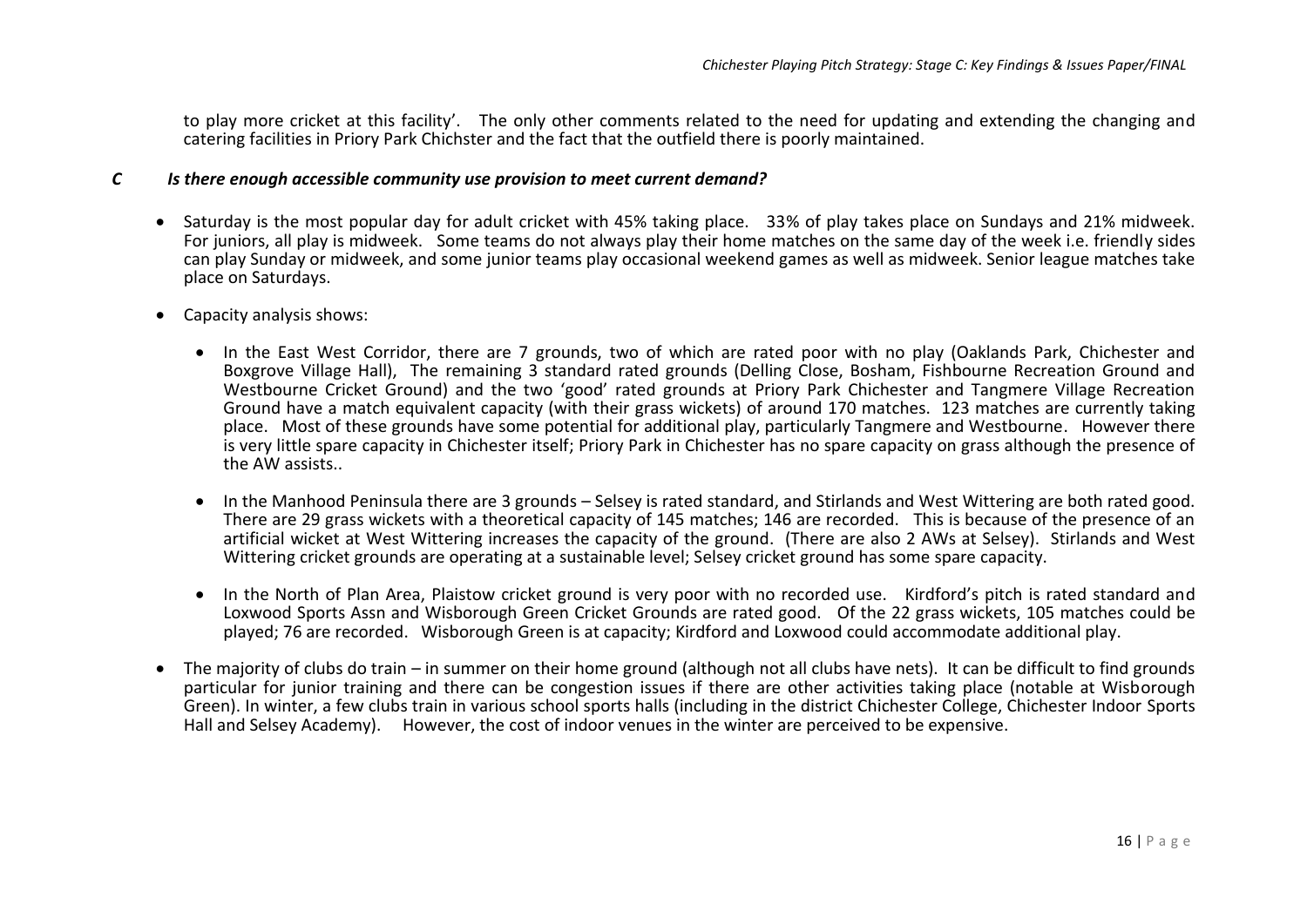#### *D What are the main characteristics of the future demand for and supply of provision?*

- Demand for cricket in Chichester is steady with growth noted in junior play. It is possible that the further development of T20 cricket may lead to an increase in mid week play.
- Demand generated by people moving into new housing in the district, together with changes in participation trends, latent and unmet demand and the aspirations of clubs suggests that an additional 9 men's teams, 3 ladies' teams and 11 youth teams will be created by 2036.

#### *E Is there enough accessible and secured community use provision to meet future demand to 2036*

- Match equivalent sessions for cricket will depend on the type of team and whether they play on Saturdays, Sundays and/or midweek and recognizing that adult and junior cricket is played on the same pitch.
- On a study area wide basis, there is spare capacity at existing grounds to accommodate this adult growth particularly on Sundays and midweek. However, it depends where this demand emanates; some of the main clubs could only accommodate slight increases in growth, notably Stirlands CC, West Wittering CC and Wisborough Green CC. If the bigger clubs start to run more than 4 adult sides they will require access to other high quality grounds (e.g. as Chichester Priory Park is now using Tangmere Recreation Ground as well as Goodwood).
- Moreover, there is only limited spare capacity (on Sundays) for cricket at Priory Park, Chichester, the only cricket facility within the city. The senior team (Chichester Priory Park CC) has already moved its 1<sup>st</sup> and 2<sup>nd</sup> XI to Goodwood Park, due to the inappropriate ancillary facilities at Priority Park, but it is suggested that it might struggle now to accommodate these teams if they were to move back. There is a shortfall in provision within the city.
- It appears that there will be growth in juniors which is likely to emanate from existing clubs with junior teams these are the clubs which are approaching or at capacity as mentioned above, plus Chichester Priory Park CC.
- It is expected that non turf pitch facilities will increasingly play a key role in delivering casual and informal formats of the game as they require minimal preparation and maintenance, thus helping to keep the activity affordable.

#### *Summary*

- The key issues for cricket facilities are therefore:
	- Growth in junior teams which cannot be accommodated at existing grounds
	- Shortfall in cricket facilities within Chichester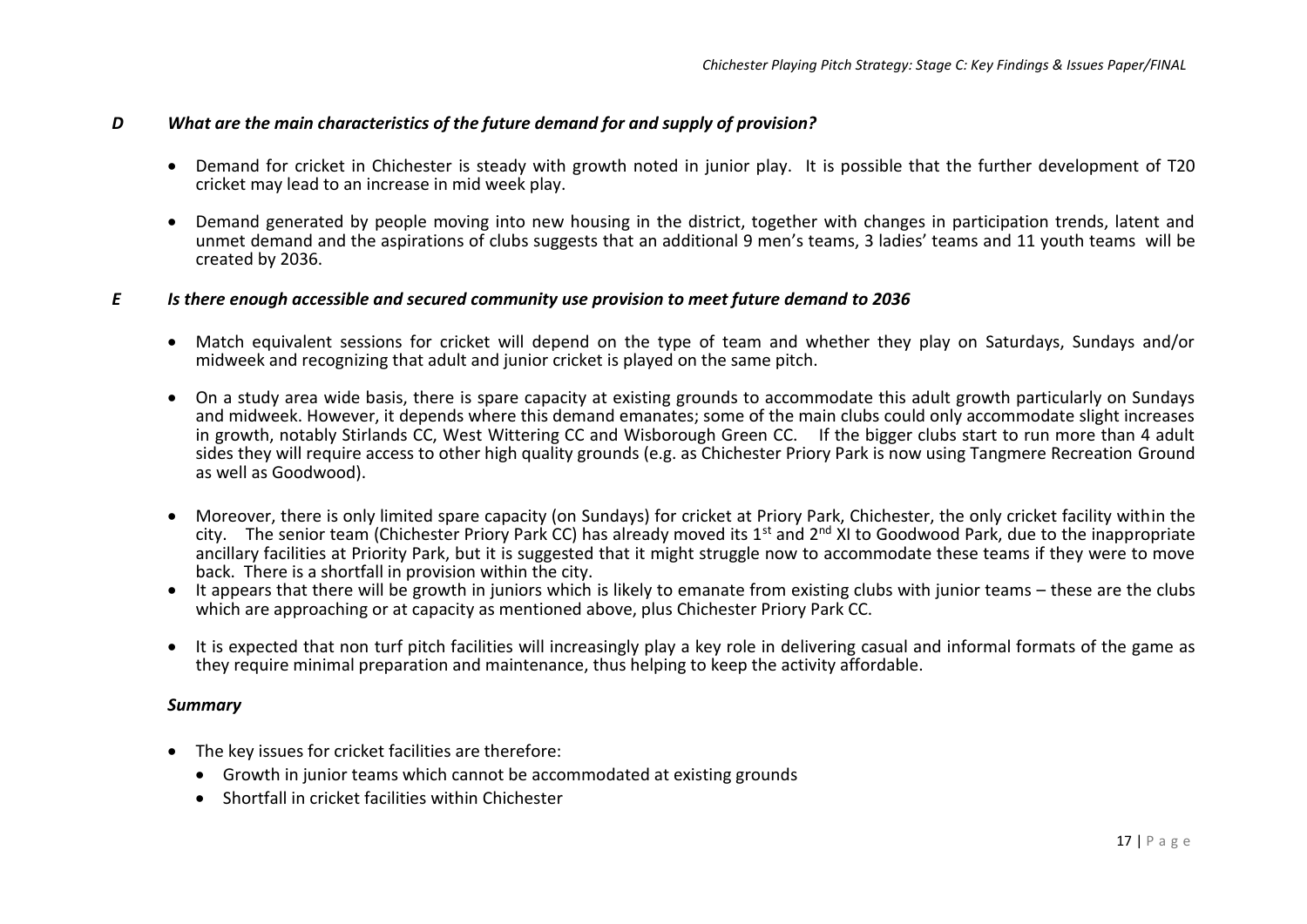- Lack of capacity in Manhood Peninsula and North of Plan Area to accommodate additional matches at principal clubs
- As identified, there are three grounds where there is the potential to improve poor pitches or reinstate pitches:
	- Boxgrove Village Hall
	- Plaistow Cricket Pitch
	- And Oaklands Park, Chichester where there has been a cricket pitch in the past.
- There is: A requirement for additional cricket facilities within Chichester. There would appear to be two options:
	- Reinstatement of cricket at Oaklands Park. The previous grass table received considerable criticism from clubs mentioning that the poor quality was a potential danger to players. The maintenance of a grass pitch, to an acceptable club standard, when it is hemmed in between two rugby pitches, patently has not been a success. An option would be to realign the cricket pitch (NE/SW) to give more space between the rugby pitches, and install an artificial grass wicket. An artificial wicket in good condition is an acceptable surface for junior and casual play and could shift some of the demand away from Priory Park. Oaklands Park is a pleasant, central cricket location.
	- There is also a proposal for a cricket pitch and a new pavilion on a (fairly restricted) site within the Lower Graylingwell Masterplan development (old hospital site within Chichester). Ownership and management of this site is understood to be being passed to the Chichester Community Development Trust through the existing S106 agreement.
- A requirement for additional provision in the North of Plan Area (to support expansion/development of Wisborough Green CC)
- A requirement for additional provision in the Manhood Peninsula (Stirlands cricket ground and West Wittering cricket ground are both approaching capacity with further growth in juniors expected).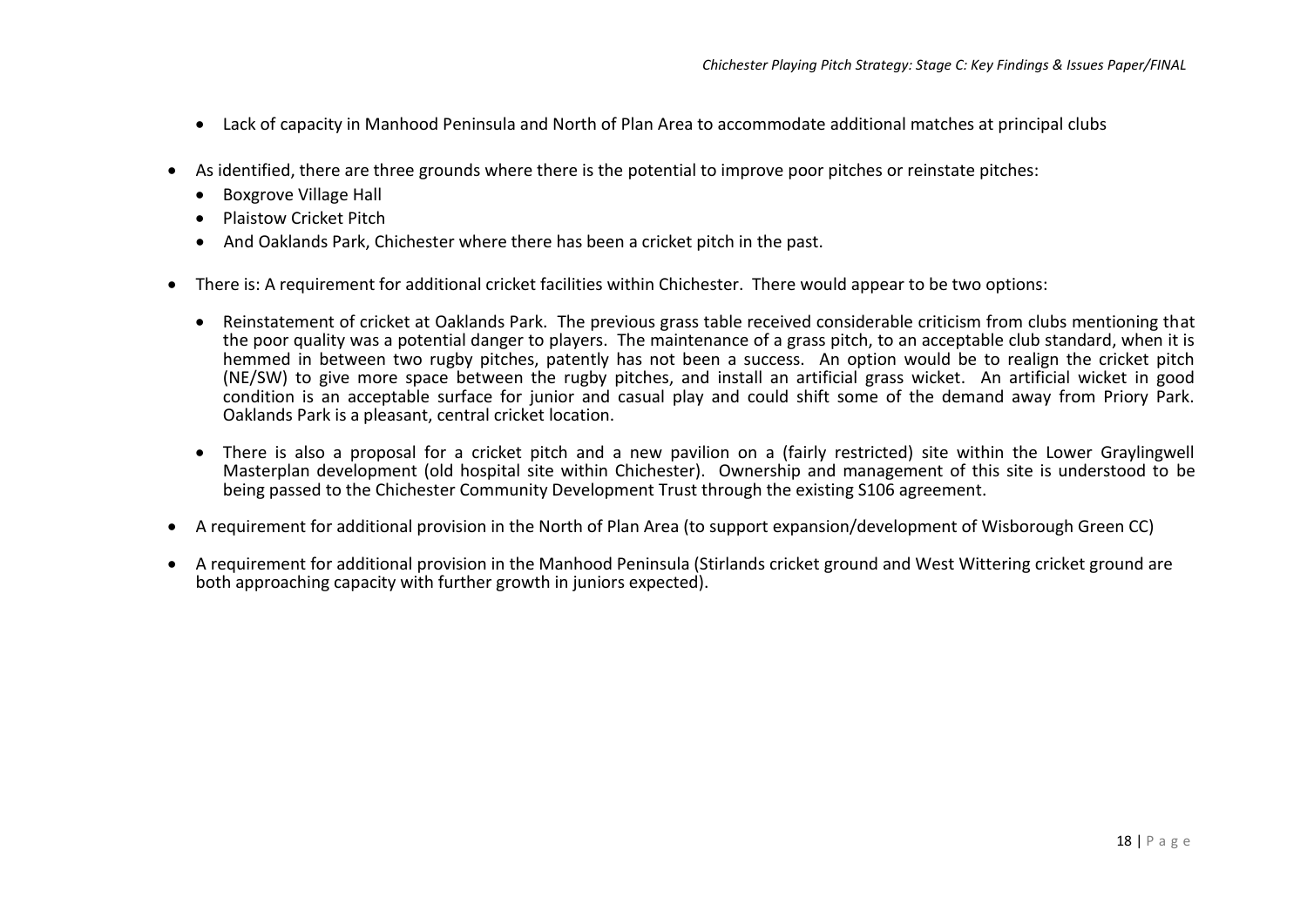## **4 KEY FINDINGS AND ISSUES – RUGBY**

#### *A + B What are the main characteristics of the current supply of, and demand for, provision? and Is the provision that is accessible of sufficient quality and appropriately maintained?*

- The principal site for rugby in Chichester is the local authority playing fields at Oaklands Park where there are 4 rugby pitches, hired on an annual basis by Chichester RFC. They scored poorly on the VQA assessment template (MO/D1), but players generally rate them as standard to good and say that the drainage is good. The pitches are all on a natural slope and although they drain freely, if the rainfall is particularly heavy as has been the case in recent winters, waterlogging (and subsequent postponements) can occur. The club stated that the main pitch is subject to excessive weed coverage and the  $2^{nd}$  pitch is partially bare and lacks grass.
- Bishop Luffa School's rugby pitch is sometimes used to meet need for junior play on Sunday mornings and there are single rugby pitches at Chichester College and the University of Chichester which are also occasionally used as overflow facilities as well as meeting the needs of students. These pitches are rated as standard.
- The clubhouse at Oaklands Park is leased and maintained by Chichester RFC, with the overall quality rated as acceptable, although security of the changing rooms during matches and their capacity to cater for men and women separately could be improved. If additional changing facilities are required, there is an occasional necessity to hire the cricket pitch pavilion adjacent to the 3<sup>rd</sup> team pitch to accommodate 4 teams playing at home. The fact that the pitches are hired but the changing rooms are leased by the rugby club is an anomaly in terms of security of tenure.
- Chichester RFC fields 4 adult teams, a Vets team, a Colts and the full range of minis/midis from u7s to u16s. The University of Chichester fields rugby teams which play on Wednesday afternoons (BUCS).

#### *C Is there enough accessible and secured community use provision to meet current demand?*

- Senior rugby is played on Saturday afternoons, with minis and midis/Colts on Sunday mornings. Rugby union has a strong culture of training on floodlit natural grass pitches on weekday evenings, and calculations according to the Sport England/RFU methodology, shows that the four Oaklands Park pitches sustain the equivalent of 20 matches in training sessions per week, in addition to the matches played (an average of 6.5 matches across all formats of the game) per week. This includes use by the University of Wednesday afternoons.
- The theoretical capacity of the 4 pitches is 1.5 matches each per week (6 matches in total). There is thus, theoretically, a very large shortfall in terms of the pitches meeting demand, although the site does function.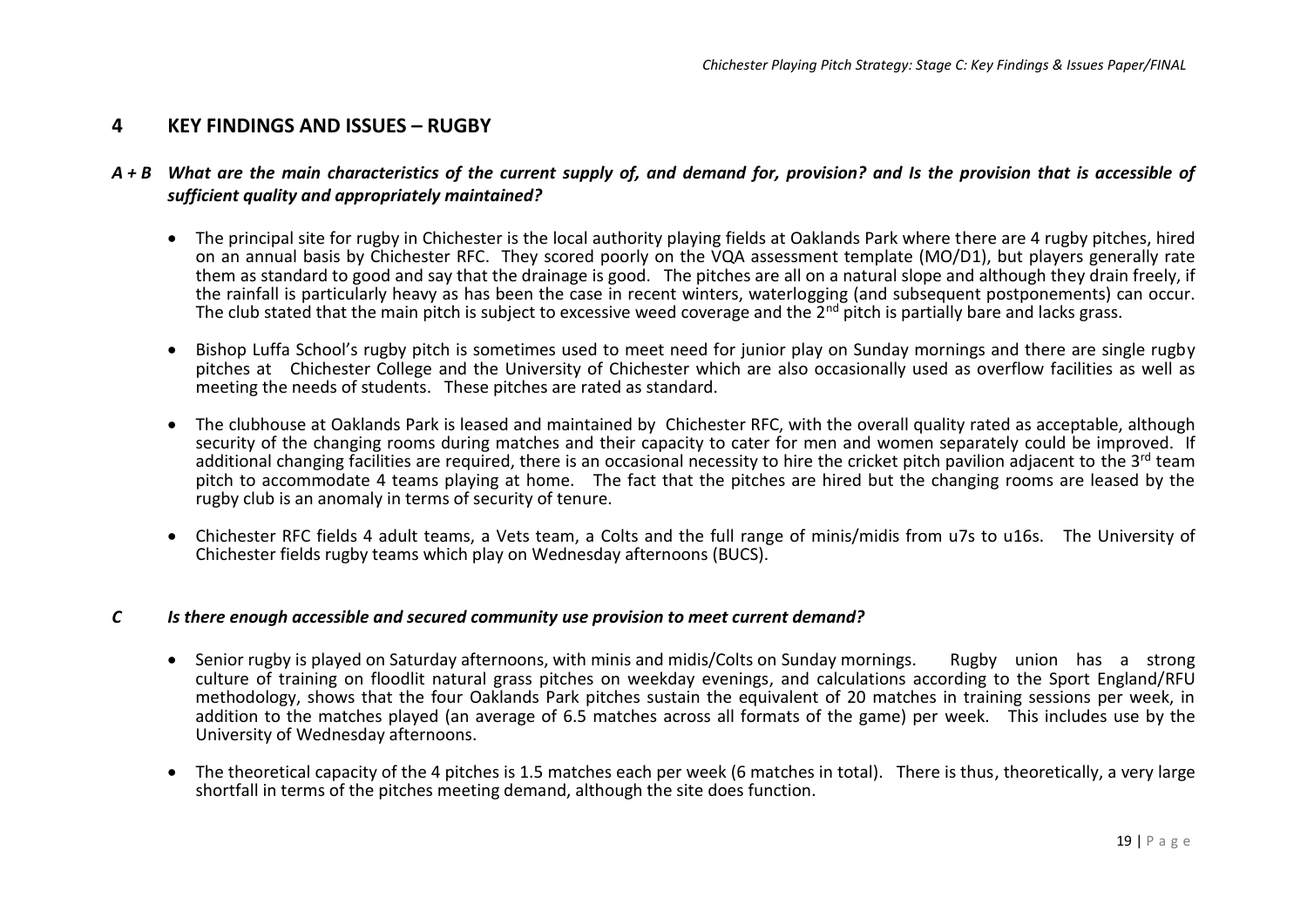#### *Matches*

• Chichester RFC has 11 mini and junior teams and there is congestion for pitch use at the times stated by the governing body or when matches must kick off and therefore it is necessary at times to use other pitches to comply (University of Chichester pitch occasionally for adult teams). Club use is at the Council's discretion especially when it comes to inclement weather. The rugby pitch at Bishop Luffa School is sometimes used for juniors when the pitches at Oaklands Park are waterlogged. Pitches are able to be rented by others (e.g. the University) and therefore subject to overuse during the week which impacts on home matches at weekends.

#### *Training*

- Chichester RFC say that they do experience difficulties in obtaining facilities for training. Their ability to train more than 3 nights per week is limited due to planning conditions regarding floodlighting, which results in pitch congestion between the 9 teams training. With only one pitch with floodlights (Pitch 2) and with inclement weather, training was cancelled on approximately 12 weeks during the 2016/17 season. There are also times when the Council have withdraw the facility due to the condition of the pitches.
- Chichester RFC also trains its u16/u15 weekly on the grass pitch at University of Chichester and its u13/u16s on the AGP at Thorney Barracks (MoD) weekly during the winter (10 miles from the rugby club). However, use of the latter is not secured and it is not suitable for contact rugby and is therefore discounted as a training facility within the assessment.
- The overall conclusion is that there are currently sufficient pitches to accommodate match requirements, but not training requirements in addition, and that use of the pitches for training impacts hugely on their ability to sustain play.

#### *D What are the main characteristics of the future demand for and supply of provision?*

- The main characteristics for rugby in Chichester is a steady demand, with Chichester RFC looking to maintain their adult sides, and introduce more women's and girls' teams. The RFU is actively promoting its variants of the game for younger players – touch and tag rugby and '7s' and also looking to develop more recreational and social rugby during the summer.
- Demand generated by people moving into new housing in the district, together with changes in participation trends, latent and unmet demand and the aspirations of the club and education establishments suggests that an additional 3 men's teams,1 women's teams, 3 youth teams and 3 mini teams will be created by 2036.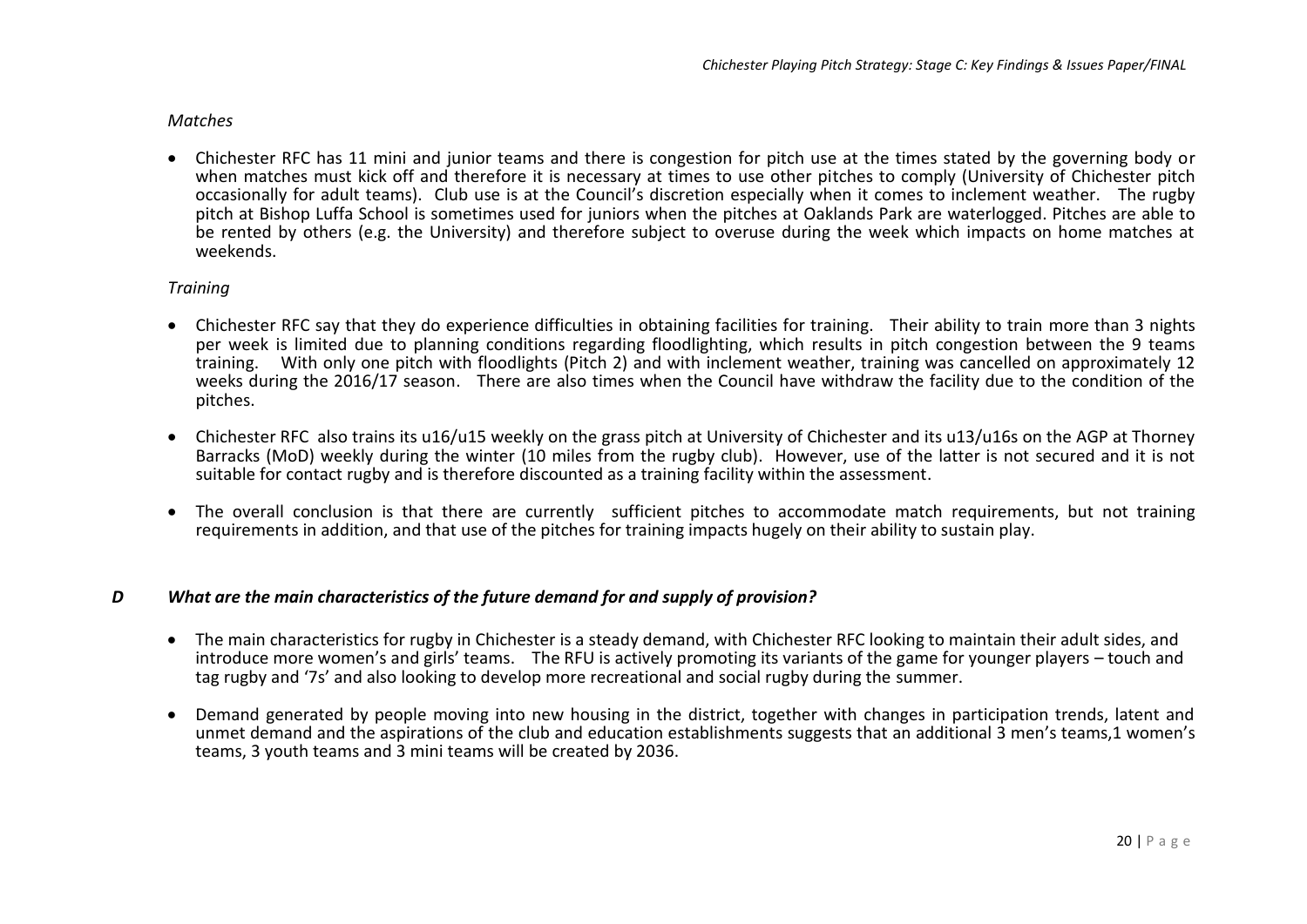#### *E Is there enough accessible and secured community use provision to meet future demand to 2036?*

- As the Team Generation Rate for rugby is so high, it is very difficult to project an increase in the number of teams through new housing/population growth. The growth will come through the existing rugby club, or the formation of a new club with its own facilities.
- The analysis has demonstrated that existing pitches cannot theoretically meet the current need for matches and training for Chichester RFC; overflow facilities are often required on Sunday mornings especially when the Oaklands site is waterlogged. Any increase in teams will need to be matched with access to additional new provision, and given the existing shortfall it is conservatively estimated that an additional 2-3 grass rugby pitches (or equivalent) are required in the city to meet the current needs of the rugby club and future growth.
- This would mean the provision of a new site for rugby in the Chichester area, as well as priority improvements to maintenance and/or drainage to pitches in Oaklands Park; however the latter would not increase the capacity of these pitches to the extent required.
- AGPs are becoming recognised surfaces for both matchplay and training for rugby. They need to be World Rugby Regulation 22 compliant and, although the dimensions are slightly bigger than a football compliant 3G AGP, they also be used by football for matchplay and training and for training in American football.
- Any club's aspirations to create an AGP to reduce the impact on the grass pitches for training would ensure that the capacity of grass pitches to accommodate other match play and training would be increased.
- There is no World Rugby/RFU Regulation 22 compliant AGP in the district or within an acceptable travelling distance. The pitch at Thorney Island MoD, although new, is not accredited and should not be used for contact training or matches; neither does it have secured community use. The provision of an appropriate AGP, able to accommodate contact training and matches, would improve the offer for rugby in the area.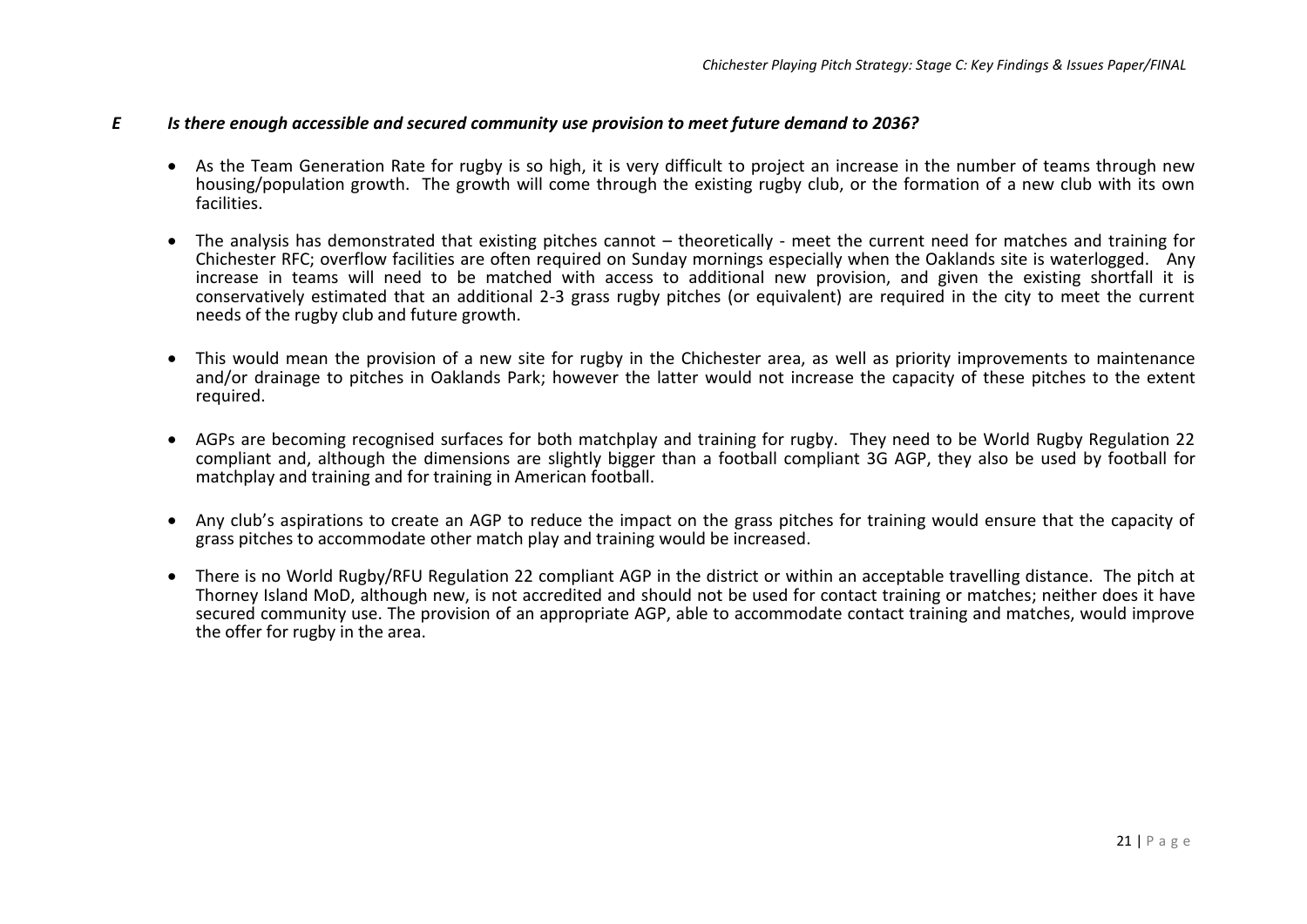## **5 KEY FINDINGS AND ISSUES – HOCKEY**

## *A+B What are the main characteristics of the current supply of, and demand for, provision? and Is the provision that is accessible of sufficient quality and appropriately maintained?*

- There are three full size floodlit hockey compliant artificial grass pitches (AGPs) within the Chichester Study area with secure community use: Chichester High School (Kingsham pitch); Chichester College and the University of Chichester.
- There is a facility at a private school (Westbourne House) which is not floodlit and which does not have community use. Outside the study area with the South Downs National Park there is a pitch at an independent school (Seaford College) (not listed in above table) which is full size and floodlit but does not have community use.
- The nearest floodlit full size sand based AGP with community use to the North of Plan Area is the two sand based pitches at The Edge Leisure Centre, Haslemere (outside of Chichester District Council).
- There are no clubhouse facilities at the Kingsham pitch or the University pitch; Chichester Hockey Club's clubhouse is at Chichester College. Changing facilities are available through an agreement at the Kingsham pitch.
- The AGP at Chichester College and Kingsham pitches were both rated as good; the University pitch as standard. The University wishes to replace/upgrade this pitch although no timetable has been set. The floodlights at the Kingsham pitch have recently been upgraded.
- Chichester Hockey Club currently have negotiated long-term lease arrangements with the Academy Trust at the Kingsham pitch and with Chichester College for onging, regular use of these two pitches. The club part funded the pavilion at Chichester College which is used as its clubhouse.
- Chichester Hockey Club is one of the leading sporting clubs within the District Council area, running 15 adult, mixed and junior sides on a Saturday with an extensive training programme. Its 1st XI men's team plays in the National League. It has a further 6 men's teams (200 male members); 4 ladies' teams (100 lady members); 2 boys' teams (50 junior boys) and 2 girls' teams (50 junior girls). The club also has many u8s and a large Vets section still actively playing.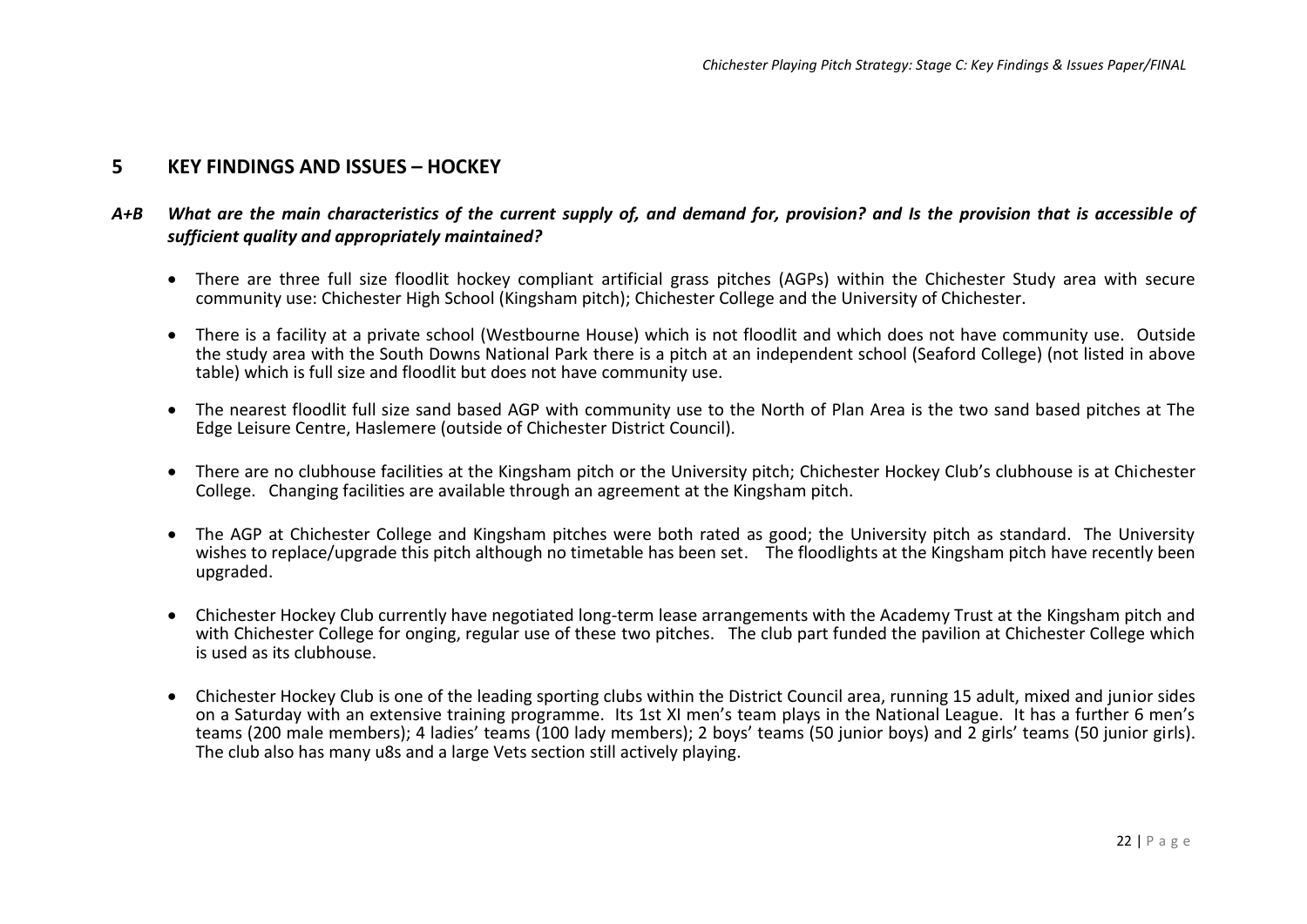• In addition Chichester Centurions Hockey Club (women's hockey) plays at the University. Lavant Hockey Club, which occasionally plays at the University, is also noted; however, no information has been forthcoming from either of these clubs.

#### *C Is there enough accessible and secured community use provision to meet current demand* **?**

- Chichester Hockey Club have been able to obtain appropriates times for matchplay and training through negotiated lease agreements with Chichester College and the Academy Trust running the Kingsham pitch, and their hiring of facilities at the University.
- There is no spare capacity for midweek training in hockey at any of the three sand based AGPs. The Study area is unusual in that there are no 3G AGPs to accommodate demand from football; therefore the three sand based facilities have to accommodate the needs for football training and 5v5 during the week.
- There is hardly any spare capacity at appropriate times for hockey matchplay on Saturdays. There appears to be some availability on Sundays, although this does not align with the fixtures schedule.
- In the summer months the hockey training is reduced and therefore there is some more capacity, although there are various summer hockey leagues and social games that take place so the AGPs are still used. There is a small reduction in the football usage too in the summer, although social football bookings playing small games tend to continue.

#### *D What are the main characteristics of the future demand for and supply of provision?*

- England Hockey has recently seen an 80% increase in members at club level bolstered by recent successes at the London and Rio Olympics. Since 2012, there has been an 65% increase of u16 players taking up the sport within the club environment. Chichester Hockey club state that the number of teams for men, women and juniors have all increased in the past 3 years and note a general growth in popularity in hockey in the area recent years. The club wishes to continue to grow across all teams and age groups, subject to sufficient volunteers, and manageable costs in terms of hiring and using facilities.
- Demand generated by people moving into new housing in the district, together with changes in participation trends, latent and unmet demand and the aspirations of clubs suggests that an additional 3 men's, 2 ladies and 4 youth teams will be created by 2036.

#### *E Is there enough accessible and secured community use provision to meet future demand ?*

• The above suggests that there will be demand from a further 5-6 adult and 3-4 junior teams to 2036 within Chichester. However, using team generation rates to predict future hockey participation does not take into account the rapidly growing informal offer for hockey or the numbers of players who train regularly but may not play in regular teams.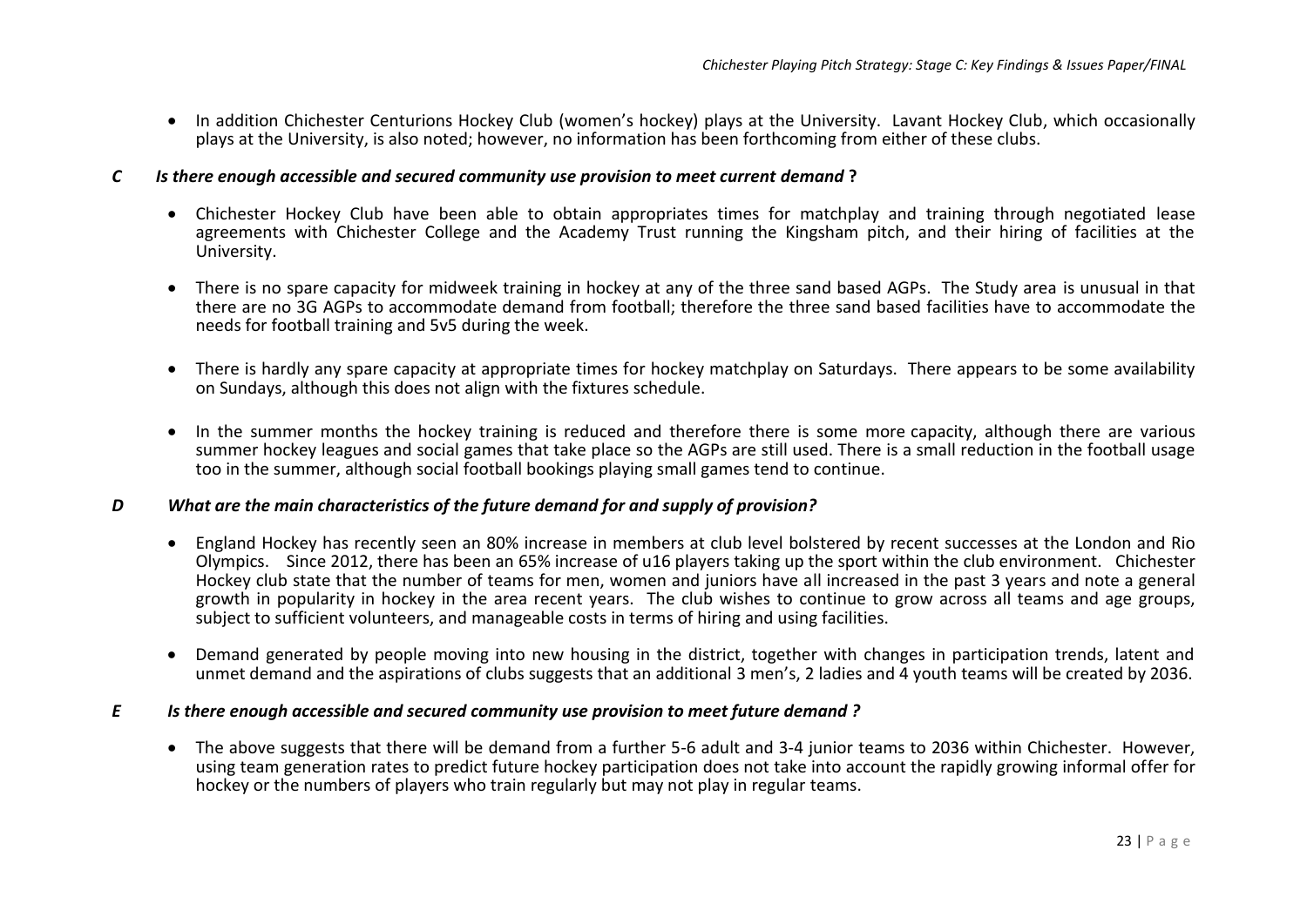- Growth is most likely to be centred on Chichester Hockey Club. At present, demand for matchplay and training by the club can be met but only by using all three suitable pitches. However over the next few years, as the club continues its expected growth pressure will begin to build for access to additional AGP provision.
- Moreover, the three existing sand based AGPs are all on education sites and as these establishments grow or change, they may have increasing demands for pitch space and time which will restrict their ability to accommodate external hockey club use.
- A major disadvantage within Chichester is that the hockey club has to play across three sites in order to accommodate all its training and matchplay requirements and there is very little spare capacity for further matchplay.
- Consideration will also need to be given to the continuing viability and sustainability of the sand based pitches if 3G AGPs are installed in Chichester. This is likely to result in the transference of football teams away from the sand based pitches (although the bulk of football training takes place on the sand based pitch at Chichester College which is well suited to football).
- The Kingsham pitch (Chichester High School) lies within the proposed 'Southern Gateway' area of the Chichester Local Plan and there may be a relocation of this pitch as part of the area's redevelopment.
- England Hockey supports the development of dual pitch sites which form an excellent basis for the development of a hub site where junior and senior players can train and play alongside each other.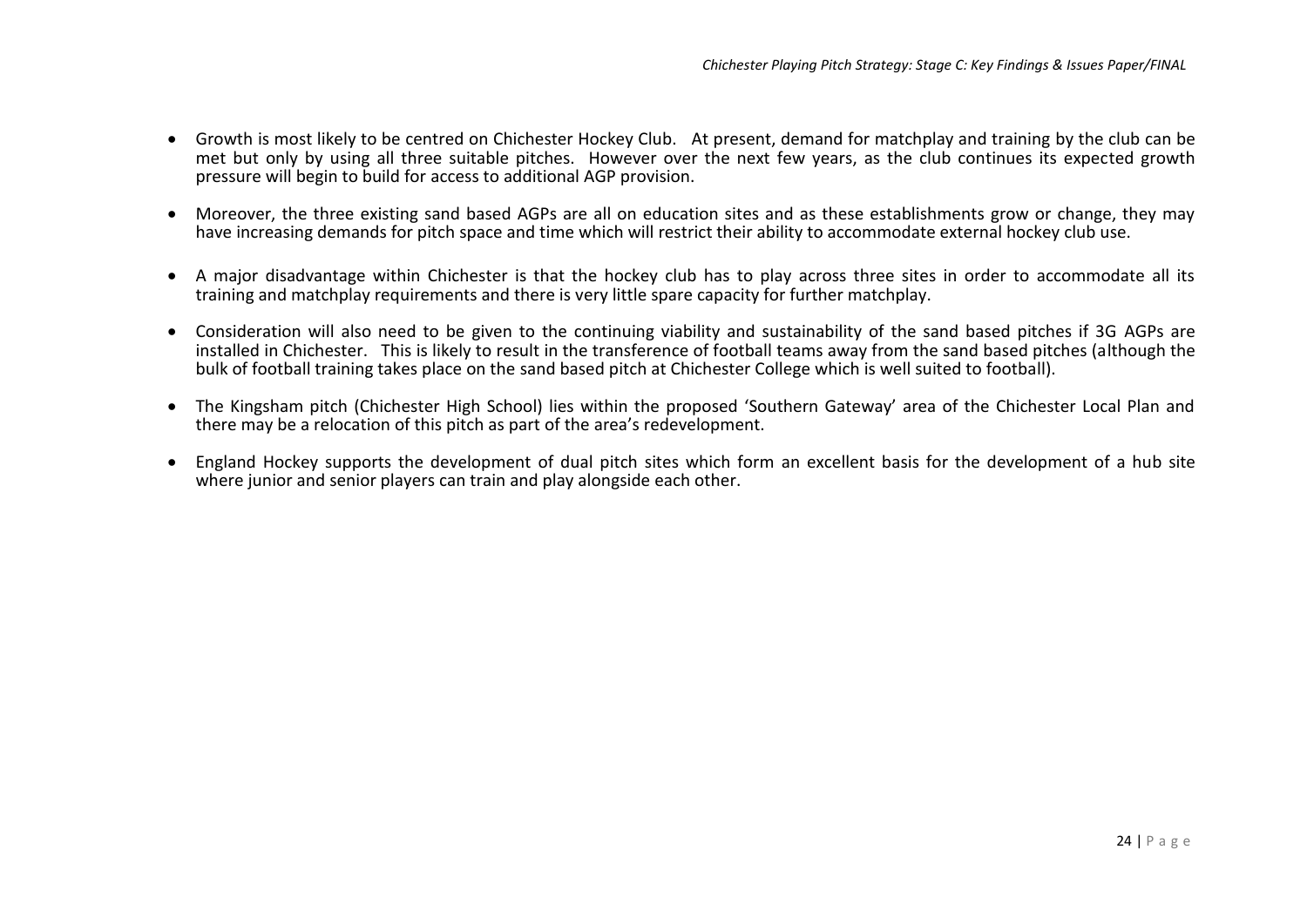## **6 GENERAL THEMES**

• This is a strategy to ensure that the right pitches are provided in the right places. The context for planning for the pitch sports has changed markedly in recent years, both nationally and in the Chichester Study Area. The key issues to arise will be explored in more detail at the forthcoming Stage C Steering Group Meeting and focus on:

#### *The Provision of 3G Artificial Grass Pitches*

• The study has identified the demand for between two and three 3G AGPs within the Chichester Study area of the East West Corridor and Manhood Peninsula; various options can be discussed at the Steering Group meeting. Various proposals are in the offing: Bourne Community College, Bishop Luffa School, Bosham FC Chichester City FC, University of Chichester, Loxwood FC and Chichester RFCl have all expressed a desire to be involved in the provision of such facilities.

#### *Closer co-ordination between the education sector within Chichester*

• The movement towards academies within the education sector, where schools now have autonomy over their pitches (both grass and artificial) and may not wish to embrace community access. The usage of pitches – both grass and artificial – at education sites are all intertwined and the area would benefit from a forum where these could be openly discussed.

#### *Improving opportunities for women and girls*

• In the Chichester Study area out of 176 football, cricket and rugby teams, just 12 (6.8%) are made up of girls or women. In hockey, out of 15 teams, 7 are female (47%). Football teams up to age 18 can be mixed teams and so it will be difficult in the future to measure any growth specifically in girls' participation. Nevertheless, there is still considerable scope to attract more women and girls into the pitch sports, notably by improving ancillary changing facilities.

#### *Accommodating youth football*

• Youth football clubs are invariably split between different sites. There are currently no secured sites which have enough space to cater for flexibility and range of different pitch sizes plus appropriate, attractive changing to meet needs of girls, boys and referees.

#### *Improvements at specific sites*

• Section 7 below sets out the key issues in respect of each site, which will form the basis for the Strategy Action Guide. This refers to ground improvements and enhancements of changing facilities required and planned to enhance the pitch sport offer.

#### *Sustainability and viability of pitch sport sites*

• We are in an era of declining public funding for sports facilities, despite a growing appreciation of the problems of obesity and 'poor' health allied to a lack of exercise. Considerable investment is now being made into health which may be a way forward in securing funding for pitch improvements.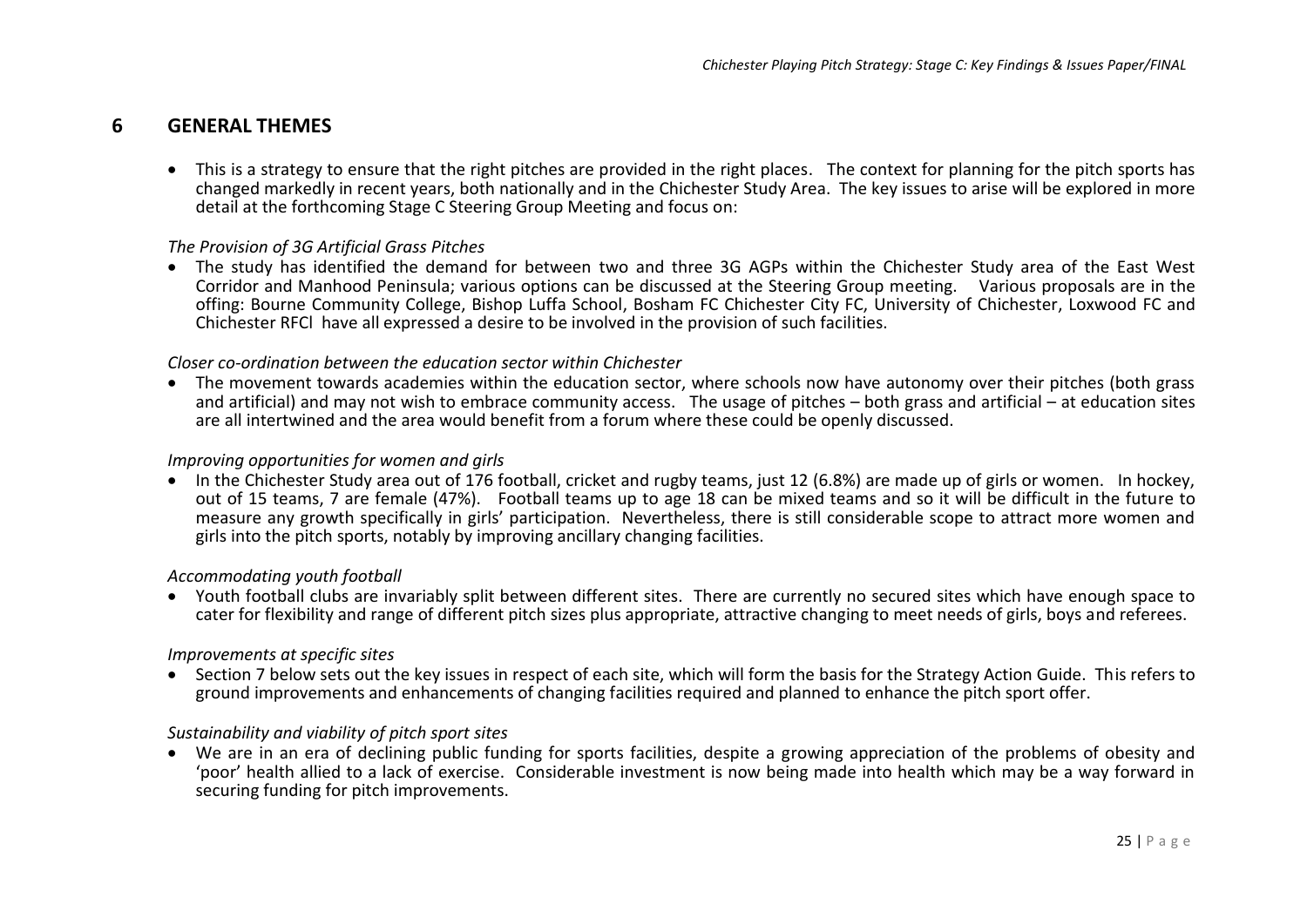- The study has highlighted sites which are underused. Maintaining the sustainability and viability of rural pitch sites in particular is vital, to protect local opportunities for sports participation.
- There is a rapidly developing softball club, based at Oaklands Park in Chichester, which is hoping to set up a local league this year. This, and other sports such as stoolball, have an important role to play in widening the appeal of playing fields as a valuable resource for sports participation all year round.
- Managing public open space as pitch sport sites: issues around overuse, litter and fouling by dogs

#### *Increases in demand arising from new housing*

• The growth in population from new housing, focused on certain areas, will increase pressure on existing facilities and will be explored in more detail as we consider various options as part of Stage D.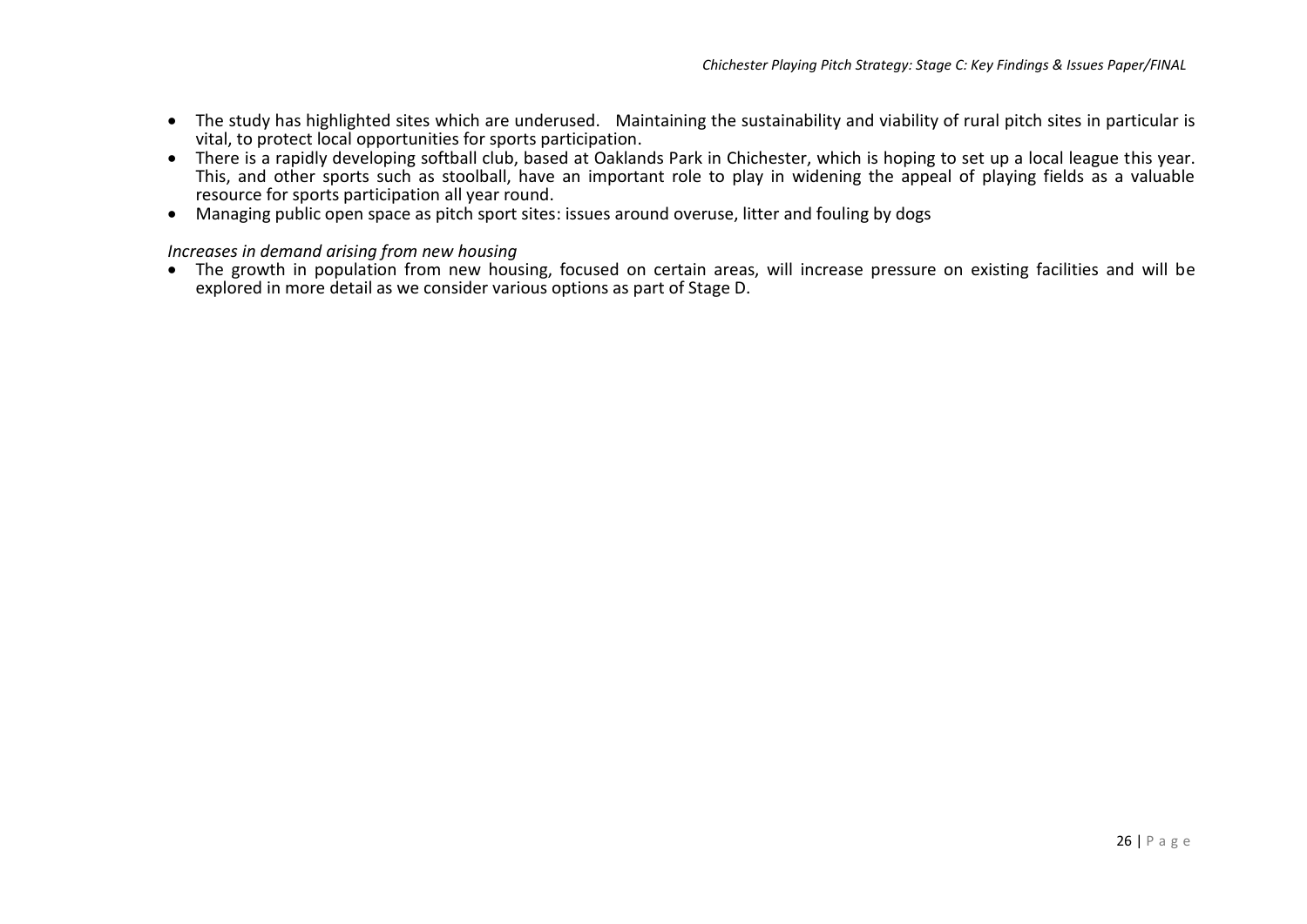## **7 SITE SCHEDULE: KEY ISSUES AND FINDINGS FROM INDIVIDUAL SITE SUMMARIES**

\*NPM = no pitches marked out

|                 |                                                 | Site - Single sport  |                                                                                                                                                                                                                                                                                                                                                                                                                                                                                                                                                                     |
|-----------------|-------------------------------------------------|----------------------|---------------------------------------------------------------------------------------------------------------------------------------------------------------------------------------------------------------------------------------------------------------------------------------------------------------------------------------------------------------------------------------------------------------------------------------------------------------------------------------------------------------------------------------------------------------------|
| <b>Site Ref</b> | <b>Site Name</b>                                | or shared            | <b>Key Issues and Findings</b>                                                                                                                                                                                                                                                                                                                                                                                                                                                                                                                                      |
|                 | <b>EAST WEST CORRIDOR</b>                       |                      |                                                                                                                                                                                                                                                                                                                                                                                                                                                                                                                                                                     |
| CEWC.01         | Bishop Luffa CE School,<br>Chichester           | Shared site          | Rugby pitch on Oliver Whitby playing field plus adult and 2 x 9v9 on playing fields.<br>1<br>2<br>Available for community use; rugby pitch sometimes used for overflow<br>Site will be reconfigured through West of Chichester Housing Proposals. School is keen to<br>3<br>enhance and develop sports facilities with community use. Aspiration for 3G AGP on site<br>Artificial cricket in poor condition; no recorded use<br>4                                                                                                                                   |
| CEWC.02         | Bosham Recreation Ground,<br><b>Walton Lane</b> | Single sport: F      | Site not suitable for upgrade of facilities required if club is to progress (enhanced stand,<br>1.<br>floodlights etc) Project team looking for another site - would be amenable to groundshare<br>with another club. Considering AGP plus another grass pitch.<br>Move to another site supported by PC. Need for  FC to have own land which does not<br>2.<br>restrict the number of games or teams, allows for training and enhanced facilities such as<br>lights, gates and stand to allow promotion.<br>Ground also restricts number of youth sites to 2.<br>3. |
| CEWC.03         | Bourne Community College,<br>Soutbourne         | Shared site: F, C, R | Standard pitches. Not generally used by the community.<br>1.<br>Artificial wicket in poor condition.<br>2.<br>Aspirations for AGP on site<br>3.                                                                                                                                                                                                                                                                                                                                                                                                                     |
| CEWC.04         | <b>Chichester College Sports</b><br>Centre      | Shared site: F, R, H | One rugby, one 9v9 and sand based floodlit AGP.<br>$\mathbf{1}$ .<br>Community use of grass pitches.<br>2.<br>Sand based AGP and clubhouse used for matches by Chichester Hockey Club who have stake<br>3.<br>in facilities<br>College keen to have 3G 9v9 pitch.<br>4.                                                                                                                                                                                                                                                                                             |
| CEWC.05         | Chichester FC, Oaklands Park                    | Single sport: F      | Stadium pitch for Chichester FC; enclosed. Floodlit. Pitch rated as good with VQA<br>1.<br>Pitch becomes very waterlogged quickly and cannot accommodate required number of<br>2.<br>matches. Anecdotal - more matches postponed here than any other pitch according to club<br>Aspirations for 3G AGP from club<br>3.                                                                                                                                                                                                                                              |
| CEWC.06         | Chichester Free School (new<br>site)            | Shared site: NMP     | Currently school is using North Mundham Playing Field and will continue to do so.<br>$\mathbf{1}$<br>New site is understood to be accommodating a small AGP and possibly a grass area.<br>$\overline{2}$                                                                                                                                                                                                                                                                                                                                                            |
| CEWC.07         | Chichester High School                          | Shared site: F, R, H | Large flat well drained site gives flexibility to number and size of pitches.                                                                                                                                                                                                                                                                                                                                                                                                                                                                                       |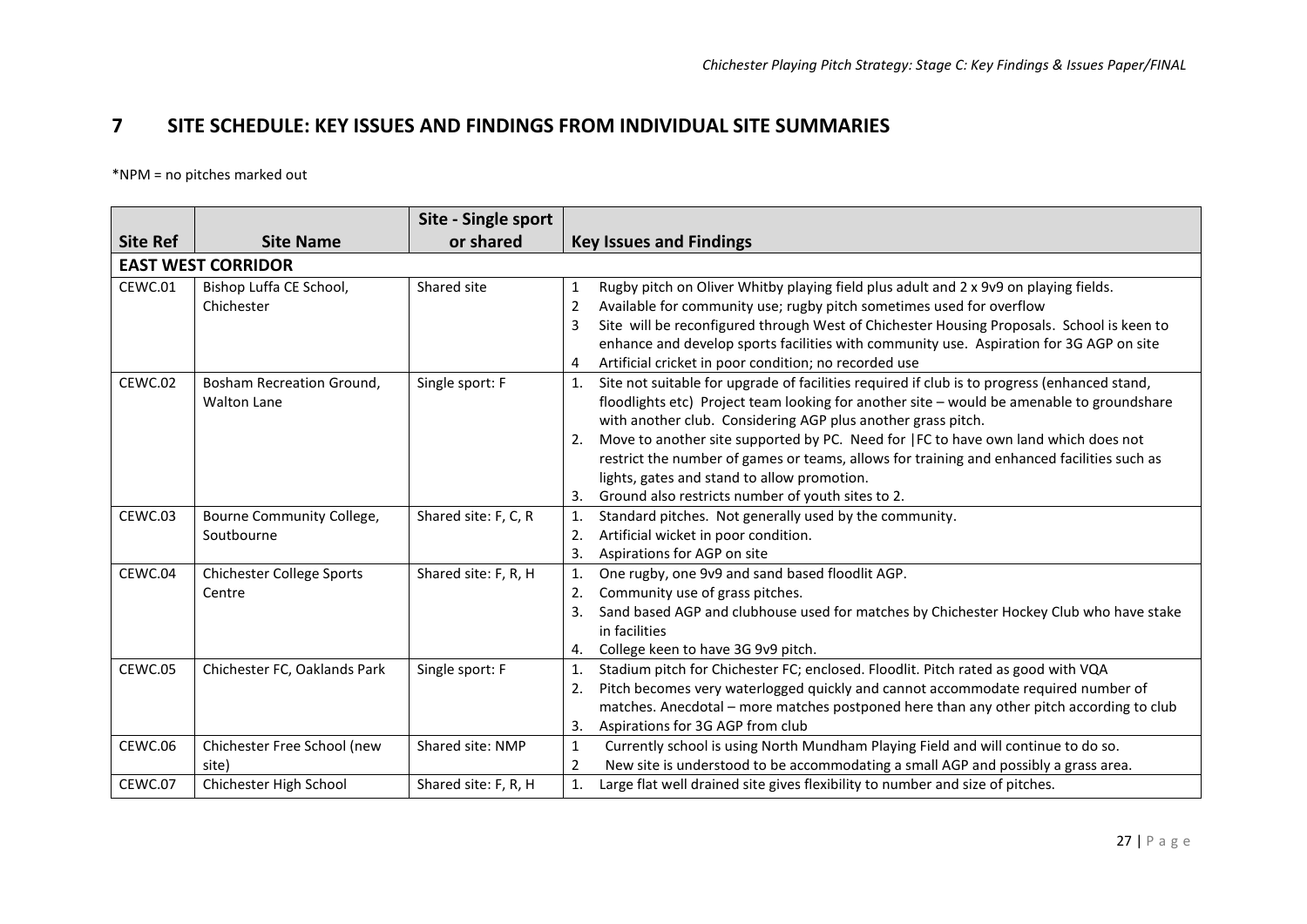|                    |                                                                                   | Site - Single sport                  |                                                                                                                                                                                                                                                                                                                                                                                                                                                                                                                                                                                                                                                                                                      |
|--------------------|-----------------------------------------------------------------------------------|--------------------------------------|------------------------------------------------------------------------------------------------------------------------------------------------------------------------------------------------------------------------------------------------------------------------------------------------------------------------------------------------------------------------------------------------------------------------------------------------------------------------------------------------------------------------------------------------------------------------------------------------------------------------------------------------------------------------------------------------------|
| <b>Site Ref</b>    | <b>Site Name</b>                                                                  | or shared                            | <b>Key Issues and Findings</b>                                                                                                                                                                                                                                                                                                                                                                                                                                                                                                                                                                                                                                                                       |
| CEWC.08            | Delling Close, Bosham                                                             | Single sport: C                      | Home to Chichester City Youth and Chelsea Football Academy sessions<br>2.<br>Club want line marking improved; lack of maintenance depresses rating (standard; club rated<br>3.<br>as good)<br>Artificial cricket wicket in poor condition<br>4.<br>Sand based floodlit AGP subject to 3 way agreement between West Sussex CC, Academy Trust<br>5.<br>and Chichester Hockey Club. All training by hockey club takes place here; no spare capacity<br>during week. Also used at weekends for matches with limited spare capacity on Saturdays;<br>more on Sundays<br>Tidy ground in corner of field. New wooden pavilion; no water? Fairy rings on square.<br>1.                                       |
|                    |                                                                                   |                                      | Covers. 2 lane artificial nets in good condition                                                                                                                                                                                                                                                                                                                                                                                                                                                                                                                                                                                                                                                     |
| CEWC.09<br>CEWC.10 | Fishbourne Playing Field<br><b>Florence Park Recreation</b><br>Ground, Chichester | Shared site: F, C<br>Single sport: F | No pitch markings but regular used by Fishbourne Romans - junior/mini non-competitive on<br>$\mathbf{1}$<br>Saturday mornings using cones & portable goals.<br>$\overline{2}$<br>Salthill CC say that improvements are being planned to their changing facilities (wooden hut).<br>Say that external bookings interfere with use for cricket at start of season<br>Understood that S106 monies being used by FC to improve changing facilities<br>3<br>Potential to accommodate more football.<br>4<br>Grass wicket, rated as standard) does not appear to have had too much use. Also artificial<br>wicket<br>One adult pitch; standard quality.<br>1.<br>Problem with dog fouling identified<br>2. |
|                    |                                                                                   |                                      | Some issues identified by club with regard to cleanliness of changing<br>3.<br>Would fencing to road improve facility for football?<br>4.<br>Potential for additional play at peak times (Saturday) (University teams play Wed pms & one<br>5.<br>team on Sundays)                                                                                                                                                                                                                                                                                                                                                                                                                                   |
| CEWC.11            | Graylingwell Sports & Social<br>Club, Chichester                                  | Single sport: NMP                    | Site currently allocated in Masterplan for cricket pitch and pavilion; fairly restricted site.<br>1.<br>Site to be managed by Chichester Community Development Trust<br>2.                                                                                                                                                                                                                                                                                                                                                                                                                                                                                                                           |
| CEWC.12            | Havenstoke Park, Roussilon<br>Development, Chichester                             | Single sport: NMP                    | Land set aside for pitches. Ownership/management of land through S106 still to be agreed,<br>1.<br>as is use of pitches for winter pitch sports.<br>Temporary changing not yet in place. Parking potentially an issue.<br>2.                                                                                                                                                                                                                                                                                                                                                                                                                                                                         |
| CEWC.13            | Kingsham Primary School,<br>Chichester                                            | Single sport: F                      | Junior and 2 mini pitches in good condition; used by Whyke Utd juniors<br>1.                                                                                                                                                                                                                                                                                                                                                                                                                                                                                                                                                                                                                         |
| CEWC.14            | Monks Hill Recreation Ground,<br>Westbourne                                       | Single sport: NMP                    | No pitches marked out. No pitches. Large recreation ground, parking. No changing. Good<br>1.<br>grass; could be redeveloped as pitches (room for 2 adult). Underused ground                                                                                                                                                                                                                                                                                                                                                                                                                                                                                                                          |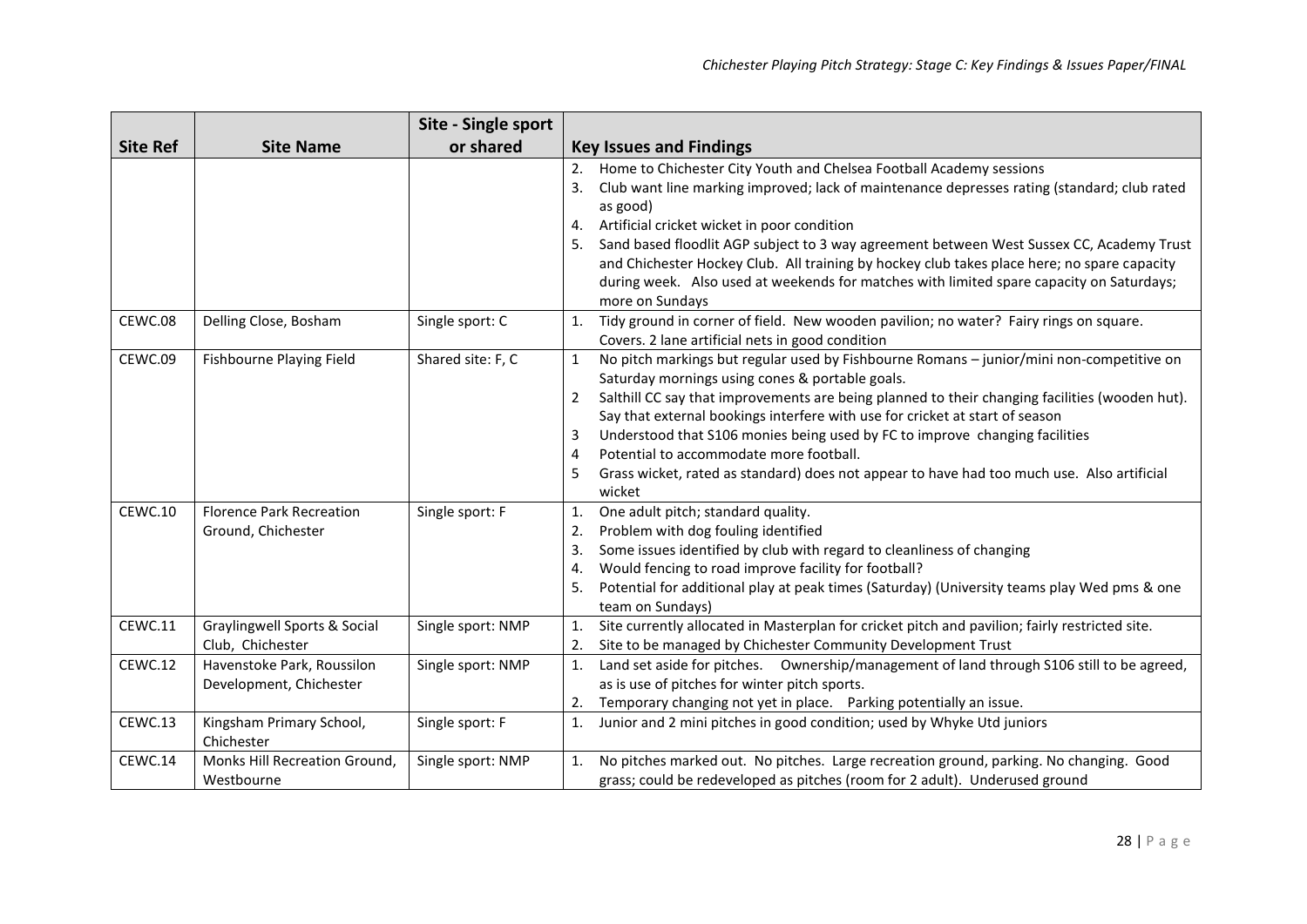|                 |                              | Site - Single sport  |                                                                                                                          |
|-----------------|------------------------------|----------------------|--------------------------------------------------------------------------------------------------------------------------|
| <b>Site Ref</b> | <b>Site Name</b>             | or shared            | <b>Key Issues and Findings</b>                                                                                           |
| CEWC.15         | New Park Road, Chichester    | Single Sport: F      | Junior and 2 mini pitches and American tag football pitch<br>1.                                                          |
|                 |                              |                      | Busy site hosting youth football (Chi City Colts - one of several sites)<br>2.                                           |
|                 |                              |                      | No on site facilities and restricted parking<br>3.                                                                       |
|                 |                              |                      | Lack of toilets; various proposals but sticking points over management/maintenance<br>4.                                 |
| CEWC.16         | Oaklands Park                | Shared site: F, C, R | Multi pitch sport site - rugby, softball, cricket and football<br>1.                                                     |
|                 |                              |                      | Football : Not adequate/appropriate size (according to Chichester FC). Should be marked out<br>2.                        |
|                 |                              |                      | as young adult size but club say only suitable (smallest size) for U15s, so play U15s - U18s at                          |
|                 |                              |                      | Sherborne.                                                                                                               |
|                 |                              |                      | Club rate pitch as poor but if could be enlarged and was not waterlogged, could be good.<br>3.                           |
|                 |                              |                      | Slight sideways slope                                                                                                    |
|                 |                              |                      | 4. Capacity for Saturday football teams?                                                                                 |
|                 |                              |                      | 5. 4 rugby pitches including one floodlit training pitch. Pitches considerably overused when                             |
|                 |                              |                      | training taken into account. Rugby changing owned by club; pitches hired.                                                |
|                 |                              |                      | 6. Cricket table is just apparent and does not appear to have been used very much or at all this                         |
|                 |                              |                      | season. Highlighted by many clubs and Cricket Development Officer as being of poor quality<br>and potentially dangerous. |
|                 |                              |                      | 7. Important central venue for cricket in the district. Install artificial wicket? Or enhance table                      |
|                 |                              |                      | to good quality                                                                                                          |
|                 |                              |                      | 8. Home to burgeoning softball club which runs two teams and is hoping to run a league this                              |
|                 |                              |                      | year.                                                                                                                    |
|                 |                              |                      | 9. Chichester RFC has aspirations for access to AGP.                                                                     |
| CEWC.17         | Oving Diamond Jubilee Ground | Single sport: F      | Currently trying to get money to restore pavilion.<br>1.                                                                 |
|                 |                              |                      | PC say village needs a hub for its sports teams which will encourage other sports to come and<br>2.                      |
|                 |                              |                      | play (stoolball e,g,)                                                                                                    |
|                 |                              |                      | No pitches, 2 rusty mini/junior goalposts. No evidence of use but would not take much to<br>3.                           |
|                 |                              |                      | reinstate.                                                                                                               |
| CEWC.18         | Pitts Field, Oving           | Single sport: F      | On industrial site; one junior 11v11 pitch, rated as standard. No changing<br>1.                                         |
|                 |                              |                      | Used by 2 teams from Barnham Trojans (outside area)<br>2.                                                                |
| CEWC.19         | Priory Park, Chichester      | Shared site: F, C    | Unprotected pitch set in attractive, historical park. Cricket pitch with artificial wicket, rated<br>1.                  |
|                 |                              |                      | good. Public park which sustains high usage for a range of activities.                                                   |
|                 |                              |                      | Issues concerning poor changing and kitchen facilities; deterioration of outfield over last 2<br>2.                      |
|                 |                              |                      | years                                                                                                                    |
|                 |                              |                      | 3. Casual teams use grass wickets rather than AW. Restricts use for matches by main club.                                |
|                 |                              |                      | 4. Chichester CC now play $1^{st}$ and $2^{nd}$ XI at Goodwood Park. $3^{rd}$ and 4ths play here. Club state             |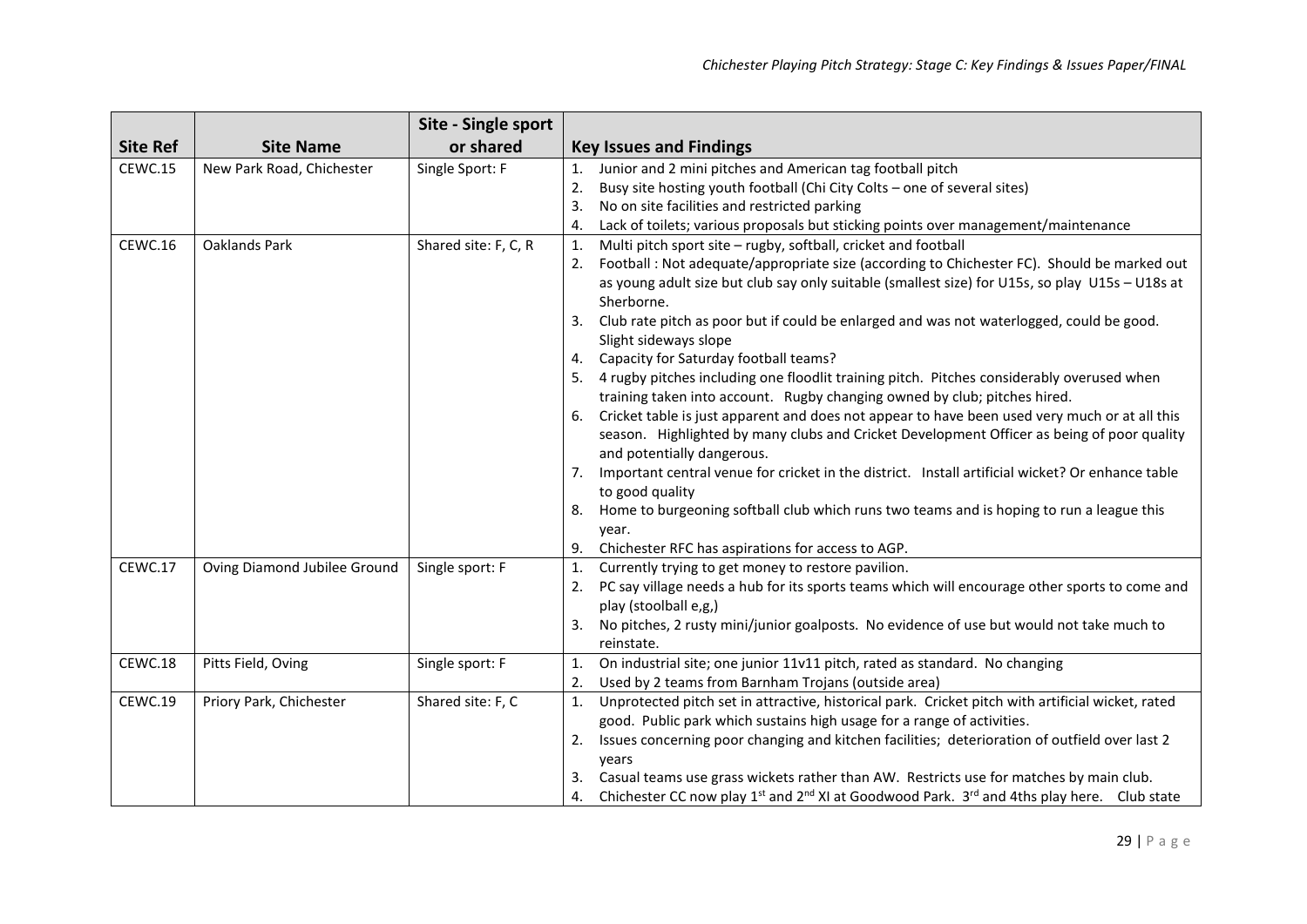|                 |                                    | Site - Single sport  |                                                                                                     |
|-----------------|------------------------------------|----------------------|-----------------------------------------------------------------------------------------------------|
| <b>Site Ref</b> | <b>Site Name</b>                   | or shared            | <b>Key Issues and Findings</b>                                                                      |
|                 |                                    |                      | that lack of car parking and outdated clubhouse and facilities were factors in prompting the        |
|                 |                                    |                      | move.                                                                                               |
|                 |                                    |                      | Mini 7v7 pitch used in past but not this season<br>5.                                               |
|                 |                                    |                      | Public park has mitigated against development for cricket.<br>6.                                    |
|                 |                                    |                      | Pavilion currently used for storage and bowls club facilities used by cricket team<br>7.            |
| CEWC.20         | Sherborne Road Playing Field,      | Single sport: F      | Single adult pitch in residential area.<br>1.                                                       |
|                 | Chichester                         |                      | Good secure changing but not separate for referees<br>2.                                            |
|                 |                                    |                      | Problem with dog fouling<br>3.                                                                      |
|                 |                                    |                      | Would fencing to road improve site for football?<br>4.                                              |
|                 |                                    |                      | Potential for additional Saturday play<br>5.                                                        |
| CEWC.21         | Southbourne Park Recreation        | Single sport: F      | Single adult pitch, some surface damage and weeds. Standard rated.<br>1.                            |
|                 | Ground                             |                      | Pavilion heavily vandal proof<br>2.                                                                 |
|                 |                                    |                      | PC considering improvements to pavilion and football pitch for an expanding and successful<br>3.    |
|                 |                                    |                      | football team.                                                                                      |
|                 |                                    |                      | Potential for additional play including peak time<br>4.                                             |
| CEWC.22         | <b>Tangmere Village Recreation</b> | Shared site: C       | No pitches marked out. Large site capable of accommodating more than one football pitch,<br>1.      |
|                 | Ground                             |                      | plus cricket pitch. Flodlit muga, changing facilities and ample car parking.                        |
|                 |                                    |                      | Tangmere FC not fielding a team this season although hope to next. Underused ground.<br>2.          |
|                 |                                    |                      | Cricket pitch; rated good; nice permanent nets<br>3.                                                |
|                 |                                    |                      | 2016 season was used for c10 matches by Middleton Middleton CC and occasionally<br>4.               |
|                 |                                    |                      | Chichester Priority Park. Spare capacity                                                            |
| CEWC.23         | The Prebendal School               | Shared site: C       | Private site in central location; 2 cricket pitches. Not considered in study.<br>1.                 |
| CEWC.24         | The Street Recreation Ground,      | Shared site: F, C    | Adult pitch overmarked in blue with 9v9 pitch. Rated as standard.<br>1.                             |
|                 | Boxgrove:                          |                      | Changing facilities rated as poor.<br>2.                                                            |
|                 |                                    |                      | Potential for additional play at peak time.<br>3.                                                   |
|                 |                                    |                      | Grass cricket wicket; poor condition; no evidence of recent use.<br>4.                              |
| CEWC.25         | Thorney Island (Baker              | Shared site: F, C, R | 3G AGP, adult football, rugby and cricket<br>1.                                                     |
|                 | Barracks)                          |                      | No secure community use. Chichester RFC train midis once a week on AGP in winter, but<br>2.         |
|                 |                                    |                      | private arrangement and not suitable for contact rugby. Not FA registered.                          |
| CEWC.26         | University of Chichester           | Shared site: F, R    | 2 adult football pitches - well maintained on slight slope used solely by University teams. 1<br>1. |
|                 |                                    |                      | rugby pitch                                                                                         |
|                 |                                    |                      | Sand based AGP requires upgrading; desired by University but no timetable.<br>2.                    |
|                 |                                    |                      | AGP fully used by students and for occasional hockey overflow match from Chichester Hockey<br>3.    |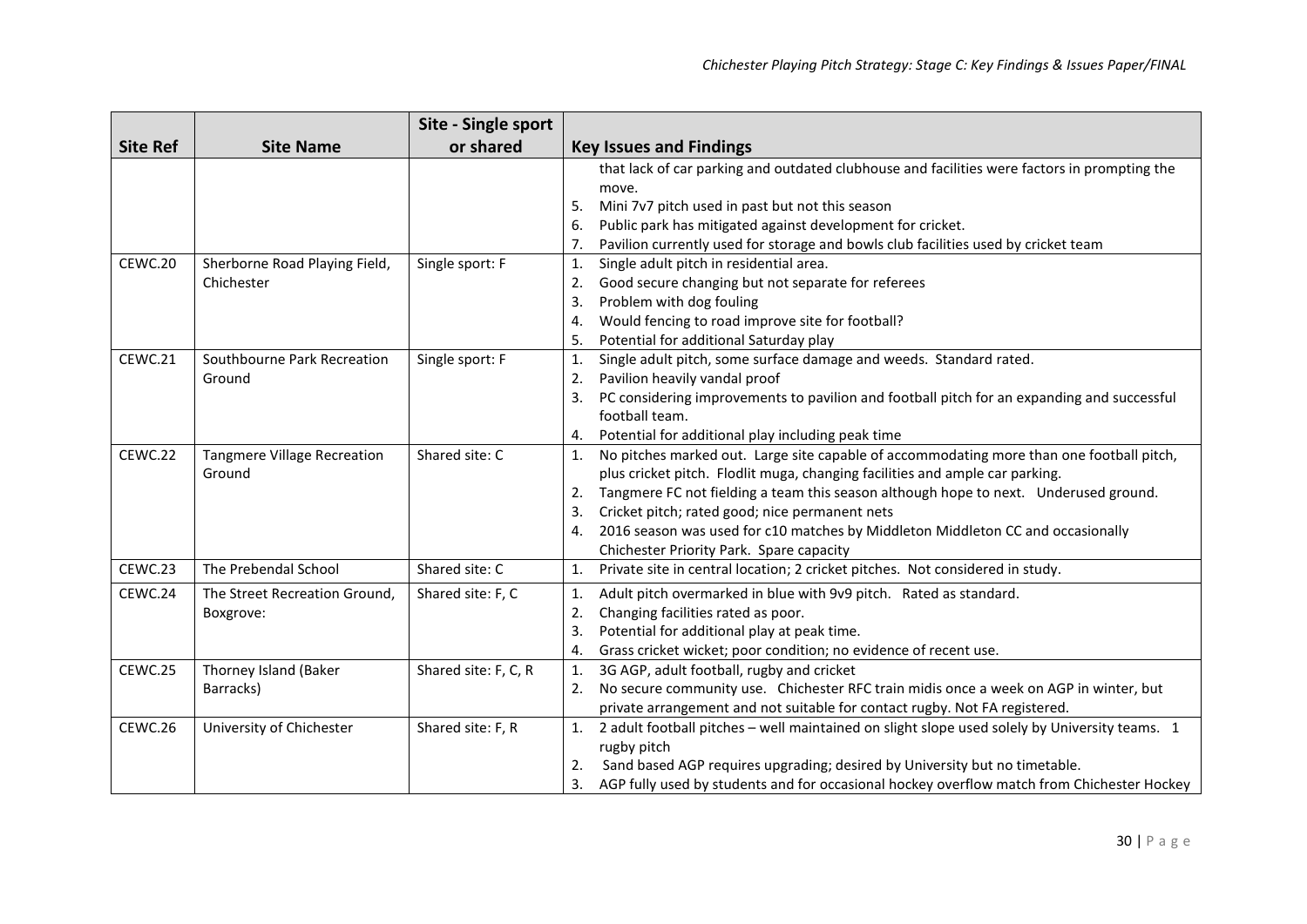|                 |                                  | Site - Single sport |                                                                                                       |
|-----------------|----------------------------------|---------------------|-------------------------------------------------------------------------------------------------------|
| <b>Site Ref</b> | <b>Site Name</b>                 | or shared           | <b>Key Issues and Findings</b>                                                                        |
|                 |                                  |                     | Club and other hockey club at weekends                                                                |
|                 |                                  |                     | University teams have to go offsite for rugby and football occasionally at Oaklands Park<br>4.        |
|                 |                                  |                     | pitches to meet BUCS fixtures on Wednesdays.                                                          |
|                 |                                  |                     | UoC FC would like more small sided pitches/training area on site<br>5.                                |
| CEWC.27         | Westbourne Cricket Ground        | Single sport: C     | Long established cricket venue with old corrugated pavilion,<br>1.                                    |
|                 |                                  |                     | Does not appear to have been used much this season; Westbourne CC run one team. Spare<br>2.           |
|                 |                                  |                     | capacity                                                                                              |
| CEWC.28         | Whyke Oval                       | Single sport: F     | Single adult pitch site in residential area, rated good. Club rated as standard.<br>1.                |
|                 |                                  |                     | No changing which is a problem for Whyke Utd which now plays at Sherborne Park.<br>2.                 |
|                 |                                  |                     | Club would like to work with CDC to get changing facilities on site.<br>3.                            |
|                 |                                  |                     | Would fencing to road improve facility for football?<br>4.                                            |
|                 |                                  |                     | Underused ground for adult football<br>5.                                                             |
|                 | <b>MANHOOD PENINSULA</b>         |                     |                                                                                                       |
| <b>CMP.01</b>   | <b>Birdham Recreation Ground</b> | Single sport: NMP   | No pitches marked out. Previously hosted adult football; good level site with village hall and<br>1.  |
|                 |                                  |                     | adequate parking.                                                                                     |
|                 |                                  |                     | Underused facility<br>2.                                                                              |
| <b>CMP.02</b>   | Bracklesham Barn, East           | Single sport: NMP   | Underused facility as no pitches marked out at present<br>1.                                          |
|                 | Wittering                        |                     | Understood adult team expected to play 2018/19<br>2.                                                  |
| <b>CMP.03</b>   | Downview Recreation Ground,      | Single sport: F     | Home of Bracklesham Youth FC. Large site; currently only marked with one 9v9 pitch. Youth<br>1.       |
|                 | <b>East Wttering</b>             |                     | Centre being built on site.                                                                           |
|                 |                                  |                     | Football club have separate changing/storage premises and appear to mark site out with<br>2.          |
|                 |                                  |                     | cones.                                                                                                |
|                 |                                  |                     | No issues identified<br>3.                                                                            |
| <b>CMP.04</b>   | High Street Ground, Selsey       | Single sport: F     | Well maintained floodlit pitch in built up area.<br>1.                                                |
|                 |                                  |                     | Good ancillary facility<br>2.                                                                         |
|                 |                                  |                     | 'Selsey Sports Dream' for cricket & football clubs to jointly improve cricket pavilion<br>3.          |
|                 |                                  |                     | FC currently use 4 neighbouring sites: High Street, Cricket ground outfield, the grass pitch at<br>4. |
|                 |                                  |                     | Selsey Academy and Paddock Lane. Not identified as particular problem                                 |
| <b>CMP.05</b>   | <b>Hunston Recreation Ground</b> | Single sport: F     | Standard rated adult pitch lies across a busy road from changing rooms.<br>1.                         |
|                 |                                  |                     | Club would like improved changing facilities on site.<br>2.                                           |
|                 |                                  |                     | Club would like to enhance small training area in poor condition, adjacent to pitch<br>3.             |
|                 |                                  |                     | Potential for additional play<br>4.                                                                   |
| <b>CMP.06</b>   | North Mundham Playing Field      | Single sport: NMP   | No pitches marked out at present (room for 2 adult) Has hosted Chi City youth FC in past.<br>1.       |
|                 |                                  |                     | Currently used 5 days a week by Chichester Free school (currently located at Vinnetrow<br>2.          |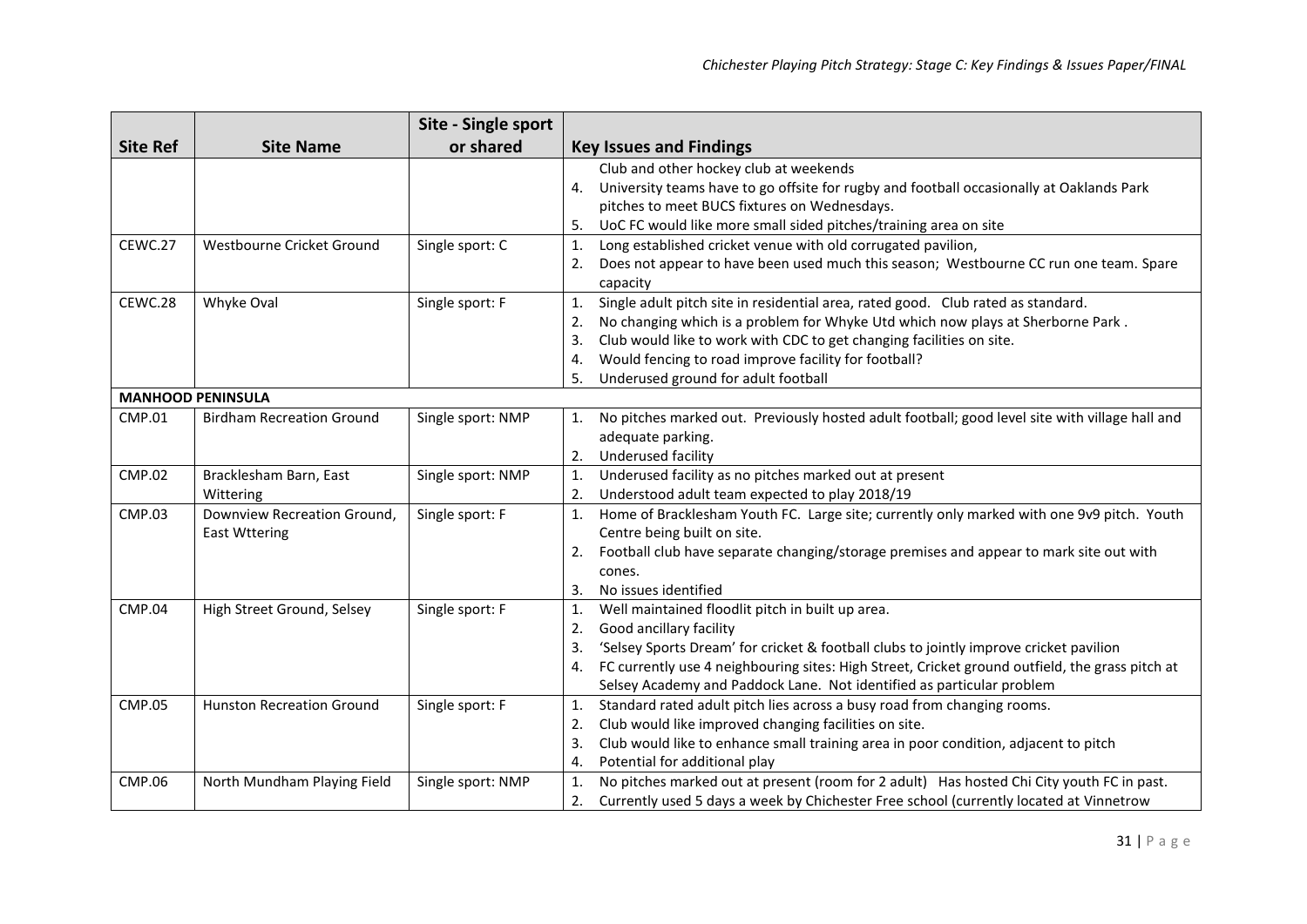|                           |                               | Site - Single sport |                                                                                                            |
|---------------------------|-------------------------------|---------------------|------------------------------------------------------------------------------------------------------------|
| <b>Site Ref</b>           | <b>Site Name</b>              | or shared           | <b>Key Issues and Findings</b>                                                                             |
|                           |                               |                     | Business Park - new site under construction). Used for football and rugby with cones, so                   |
|                           |                               |                     | grass left a little longer.                                                                                |
|                           |                               |                     | Occasional use by other teams/football activity at weekends, but no spare capacity because<br>3.           |
|                           |                               |                     | of intensive use in week.                                                                                  |
|                           |                               |                     | Even if (limited) new grass facilities at new school site, school will still use this playing field.<br>4. |
| <b>CMP.07</b>             | Paddock Lane, Selsey          | Single sport: F     | Standalone pitch with no changing but club using (Selsey FC) use changing facilities at High<br>1.         |
|                           |                               |                     | <b>Street Ground</b>                                                                                       |
|                           |                               |                     | No issues identified.<br>2.                                                                                |
| <b>CMP.08</b>             | Rockwood Playing Fields, West | Single sport: F     | Site now contains smart, new tennis courts and faint markings for 9v9 pitch<br>1.                          |
|                           | Wittering                     |                     | Used by Sussex Soccer Academy (6-14 years) for skills training. Training lights. (Wittering<br>2.          |
|                           |                               |                     | United adult team folded)                                                                                  |
| <b>CMP.09</b>             | Selsey Cricket & Social Club, | Shared site: F, C   | 1. 2 mini pitches on cricket outfield. Faint markings. Good grass. (Part of Selsey FC                      |
|                           | Paddock Lane                  |                     | facilities)                                                                                                |
|                           |                               |                     | Grass cricket pitch with two artificial wickets at either end of grass square. (Fair had<br>2.             |
|                           |                               |                     | just left so marked down to standard)                                                                      |
|                           |                               |                     | Selsey CC do not run junior teams although hope to in future. Some spare capacity at<br>3.                 |
|                           |                               |                     | ground.                                                                                                    |
|                           |                               |                     | Proposals for new changing with football club - Selsey Sports Dream.<br>4.                                 |
| <b>CMP.10</b>             | Sidlesham Recreation Ground   | Single sport: F     | Football site with main floodlit pitch with dug outs, small grandstand and perimeter fence.<br>1.          |
|                           |                               |                     | Adjacent are 9v9 and 5v5 grass pitches. Changing appears adequate if dated.<br>2.                          |
|                           |                               |                     | Club working with Parish Council on scheme to include refurbishing/rebuilding existing<br>3.               |
|                           |                               |                     | football clubhouse as multi sport hub with recreation hall for village activities.                         |
| <b>CMP.11</b>             | <b>Stirlands Cricket Club</b> | Single sport: C     | An exceptional ground and wicket. Very well maintained site. Currently rated 2 <sup>nd</sup> best<br>1.    |
|                           |                               |                     | ground in Sussex.                                                                                          |
|                           |                               |                     | Playing to level site can sustain.<br>2.                                                                   |
| <b>CMP.12</b>             | The Academy, Selsey           | Shared site: F      | Usually one adult and 9v9 grass pitches. Think still in occasional use although much of site<br>1.         |
|                           |                               |                     | used for temporary portacabins                                                                             |
| <b>CMP</b>                | West Wittering Cricket Club   | Single sport: C     | Grass and artificial wicket. Well used ground, rated as good<br>1.                                         |
|                           |                               |                     | Officials' changing room facilities would benefit from showers.<br>2.                                      |
|                           |                               |                     | Site approaching capacity, although artificial wicket allows for more play                                 |
| <b>NORTH OF PLAN AREA</b> |                               |                     |                                                                                                            |
| <b>CNPA.01</b>            | <b>Camelsdale Recreation</b>  | Single sport: F     | Used by Haslemere Youth teams. Large site with one mini pitch currently marked out (and<br>1.              |
|                           | Ground, Linchmere             |                     | overmarked (5v5 on a 7v7 pitch)). Pitch is at top of site, furthest from changing and appears              |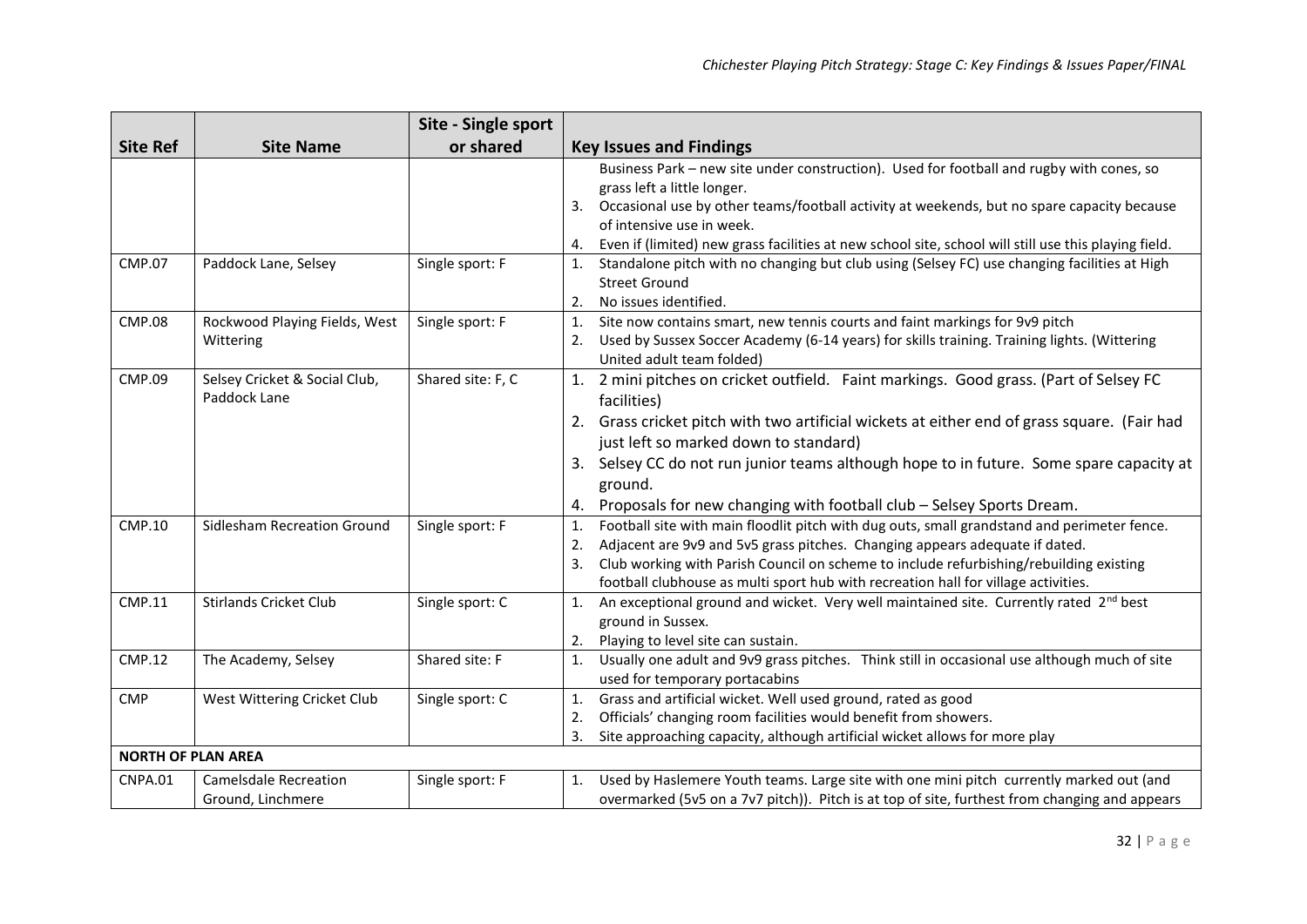|                 |                              | Site - Single sport |                                                                                                     |
|-----------------|------------------------------|---------------------|-----------------------------------------------------------------------------------------------------|
| <b>Site Ref</b> | <b>Site Name</b>             | or shared           | <b>Key Issues and Findings</b>                                                                      |
|                 |                              |                     | well drained.                                                                                       |
|                 |                              |                     | Capacity for additional pitches if required; site could accommodate 2 pitches (adult)<br>2.         |
| <b>CNPA.02</b>  | Foxfields Playing Fields,    | Single sport: F     | Standalone pitch with restricted parking. Poor changing<br>1.                                       |
|                 | Plaistow                     |                     | No response from club.<br>2.                                                                        |
|                 |                              |                     | Potential to accommodate additional play<br>3.                                                      |
| CNPA.03         | Great Common, Plaistow Road, | Single sport: F     | Junior 9v9 and mini 7v7 pitch in clearing in trees, some tufted grass but generally standard<br>1.  |
|                 | Kirdford                     |                     | quality.                                                                                            |
|                 |                              |                     | Used by Loxwood Jnrs who also use Kirdford Recreation Ground & Loxwood Sports Assn<br>2.            |
|                 |                              |                     | ground                                                                                              |
|                 |                              |                     | Fairly rural pitches Old corrugated shed for storage. Club say vulnerable to animal damage<br>3.    |
|                 |                              |                     | especially rabbit holes but no other comments. .                                                    |
| CNPA.04         | Kirdford Recreation Ground   | Shared site: F, C   | 2 mini pitches marked and pitches also coned out.<br>1.                                             |
|                 |                              |                     | 2. Grass wicket rated as standard; one team playing; spare capacity.                                |
|                 |                              |                     | 3. Cricket changing pavilion here but not used by minis                                             |
|                 |                              |                     | Parking identified as a problem by football club<br>4.                                              |
| <b>CNPA.05</b>  | Loxwood Sports Association   | Shared site         | Very nice set up with main, enclosed adult pitch.<br>$\mathbf{1}$ .                                 |
|                 |                              | (changing): F. C    | 9v9 pitch marked on adjacent, undrained training area, rated as poor. This pitch is overused.<br>2. |
|                 |                              |                     | Drainage requires improvement                                                                       |
|                 |                              |                     | Loxwood FC would like perimeter fencing at ground to enable progression through league.<br>3.       |
|                 |                              |                     | Good quality grass cricket pitch separate from football with new artificial strip. Some spare<br>4. |
|                 |                              |                     | capacity                                                                                            |
|                 |                              |                     | 5. Pitch does not appear to have sustained much use this season. Cut grass on outfield.             |
|                 |                              |                     | 6. Aspirations for 3G training area by club                                                         |
| CNPA.06         | The Green, Wisborough Green  | Shared site: F, C   | Busy village green catering for many sports and activities, including stoolball. Ground<br>1.       |
|                 |                              |                     | constrained by housing & main road.                                                                 |
|                 |                              |                     | 2. 1 adult football pitch; changing shared with cricket. Football Club say: Drainage poor and dog   |
|                 |                              |                     | fouling is a problem.                                                                               |
|                 |                              |                     | Grass wicket only, rated as good. Ground is overused despite lots of maintenance after<br>3.        |
|                 |                              |                     | football season.                                                                                    |
|                 |                              |                     | Outfield is not good; southern end of green has deteriorated and not safe to use; no monies<br>4.   |
|                 |                              |                     | to improve.                                                                                         |
|                 |                              |                     | 5. Cricket juniors have played on nearby farmer's field in past.                                    |
|                 |                              |                     | 6. Parish Council have plans to rebuild sports pavilion on village green,                           |